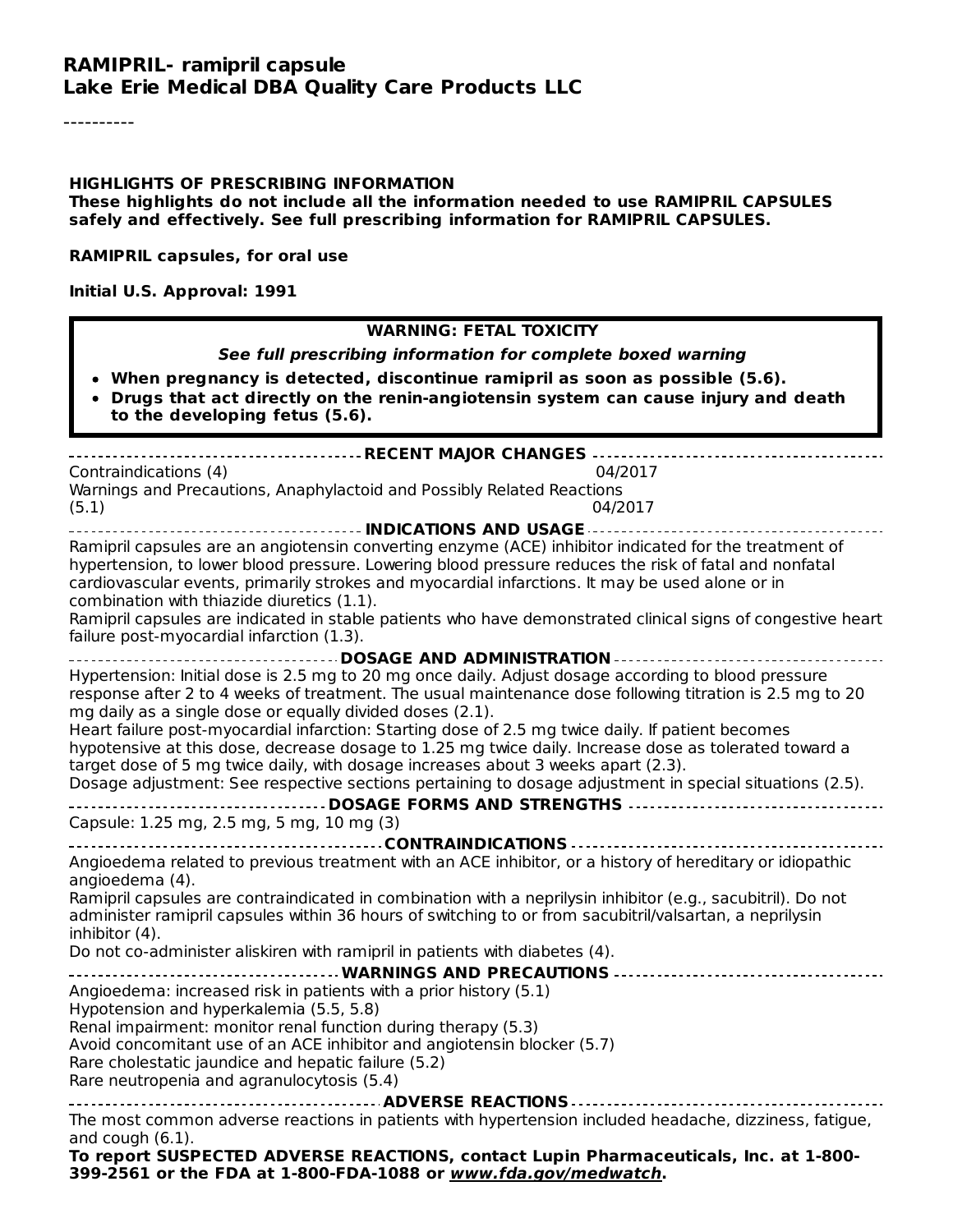#### **399-2561 or the FDA at 1-800-FDA-1088 or www.fda.gov/medwatch. DRUG INTERACTIONS** Diuretics: Possibility of excessive hypotension (7.1). Lithium: Use with caution (7.4). Gold: Nitritoid reactions have been reported (7.5). NSAIDS use may lead to increased risk of renal impairment and loss of antihypertensive effect (7.6). mTOR inhibitor or neprilysin inhibitor use may increase angioedema risk (7.7). **USE IN SPECIFIC POPULATIONS**

- Pregnancy: Discontinue drug if pregnancy is detected  $(5.6, 8.1)$ .
- Nursing mothers: Ramipril use is not recommended in nursing mothers (8.3).

#### **See 17 for PATIENT COUNSELING INFORMATION.**

**Revised: 8/2017**

#### **FULL PRESCRIBING INFORMATION: CONTENTS\***

WARNING: FETAL TOXICITY

#### **1 INDICATIONS AND USAGE**

- 1.1 Hypertension
- 1.3 Heart Failure Post-Myocardial Infarction

#### **2 DOSAGE AND ADMINISTRATION**

- 2.1 Hypertension
- 2.3 Heart Failure Post-Myocardial Infarction
- 2.4 General Dosing Information
- 2.5 Dosage Adjustment

#### **3 DOSAGE FORMS AND STRENGTHS**

#### **4 CONTRAINDICATIONS**

#### **5 WARNINGS AND PRECAUTIONS**

- 5.1 Anaphylactoid and Possibly Related Reactions
- 5.2 Hepatic Failure and Impaired Liver Function
- 5.3 Renal Impairment
- 5.4 Neutropenia and Agranulocytosis
- 5.5 Hypotension
- 5.6 Fetal Toxicity
- 5.7 Dual Blockade of the Renin-Angiotensin System
- 5.8 Hyperkalemia
- 5.9 Cough

#### **6 ADVERSE REACTIONS**

- 6.1 Clinical Trials Experience
- 6.2 Post-Marketing Experience
- 6.3 Clinical Laboratory Test Findings

#### **7 DRUG INTERACTIONS**

- 7.1 Diuretics
- 7.2 Agents Increasing Serum Potassium
- 7.3 Other Agents Affecting RAS
- 7.4 Lithium
- 7.5 Gold

7.6 Non-Steroidal Anti-Inflammatory Agents including Selective Cyclooxygenase-2 Inhibitors (COX-2 Inhibitors)

7.7 mTOR Inhibitors or Other Drugs Known to Cause Angioedema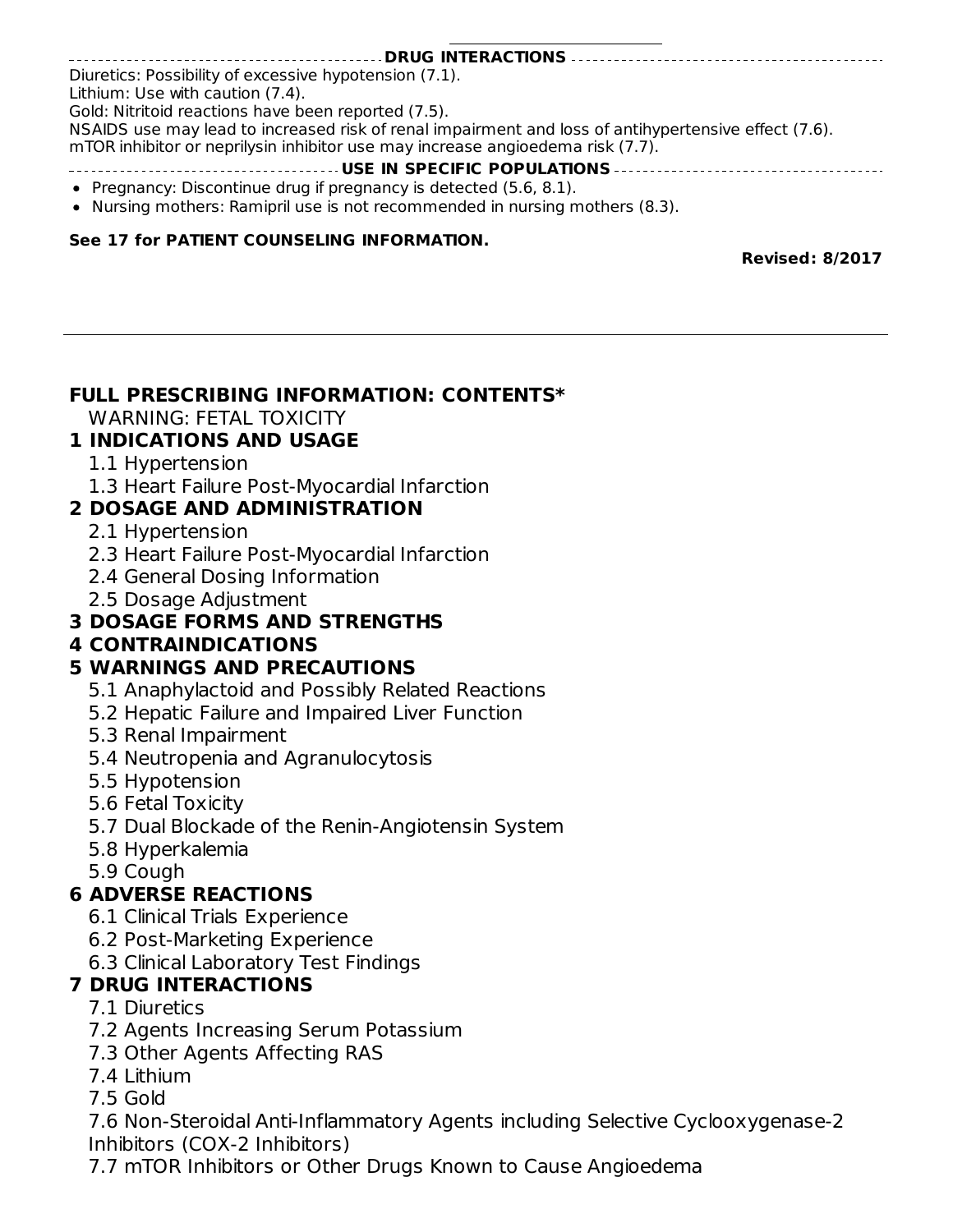#### **8 USE IN SPECIFIC POPULATIONS**

- 8.1 Pregnancy
- 8.3 Nursing Mothers
- 8.4 Pediatric Use
- 8.5 Geriatric Use
- 8.6 Renal Impairment

#### **10 OVERDOSAGE**

#### **11 DESCRIPTION**

#### **12 CLINICAL PHARMACOLOGY**

- 12.1 Mechanism of Action
- 12.2 Pharmacodynamics
- 12.3 Pharmacokinetics

#### **13 NONCLINICAL TOXICOLOGY**

13.1 Carcinogenesis, Mutagenesis, Impairment of Fertility

#### **14 CLINICAL STUDIES**

14.1 Hypertension

14.3 Heart Failure Post-Myocardial Infarction

#### **16 HOW SUPPLIED/STORAGE AND HANDLING**

#### **17 PATIENT COUNSELING INFORMATION**

 $\ast$  Sections or subsections omitted from the full prescribing information are not listed.

#### **FULL PRESCRIBING INFORMATION**

#### **WARNING: FETAL TOXICITY**

- **When pregnancy is detected, discontinue ramipril as soon as possible (5.6).**
- **Drugs that act directly on the renin-angiotensin system can cause injury and death to the developing fetus (5.6).**

#### **1 INDICATIONS AND USAGE**

#### **1.1 Hypertension**

Ramipril capsules are indicated for the treatment of hypertension, to lower blood pressure. Lowering blood pressure reduces the risk of fatal and nonfatal cardiovascular events, primarily strokes and myocardial infarctions. These benefits have been seen in controlled trials of antihypertensive drugs from a wide variety of pharmacologic classes including this drug.

Control of high blood pressure should be part of comprehensive cardiovascular risk management, including, as appropriate, lipid control, diabetes management, antithrombotic therapy, smoking cessation, exercise, and limited sodium intake. Many patients will require more than one drug to achieve blood pressure goals. For specific advice on goals and management, see published guidelines, such as those of the National High Blood Pressure Education Program's Joint National Committee on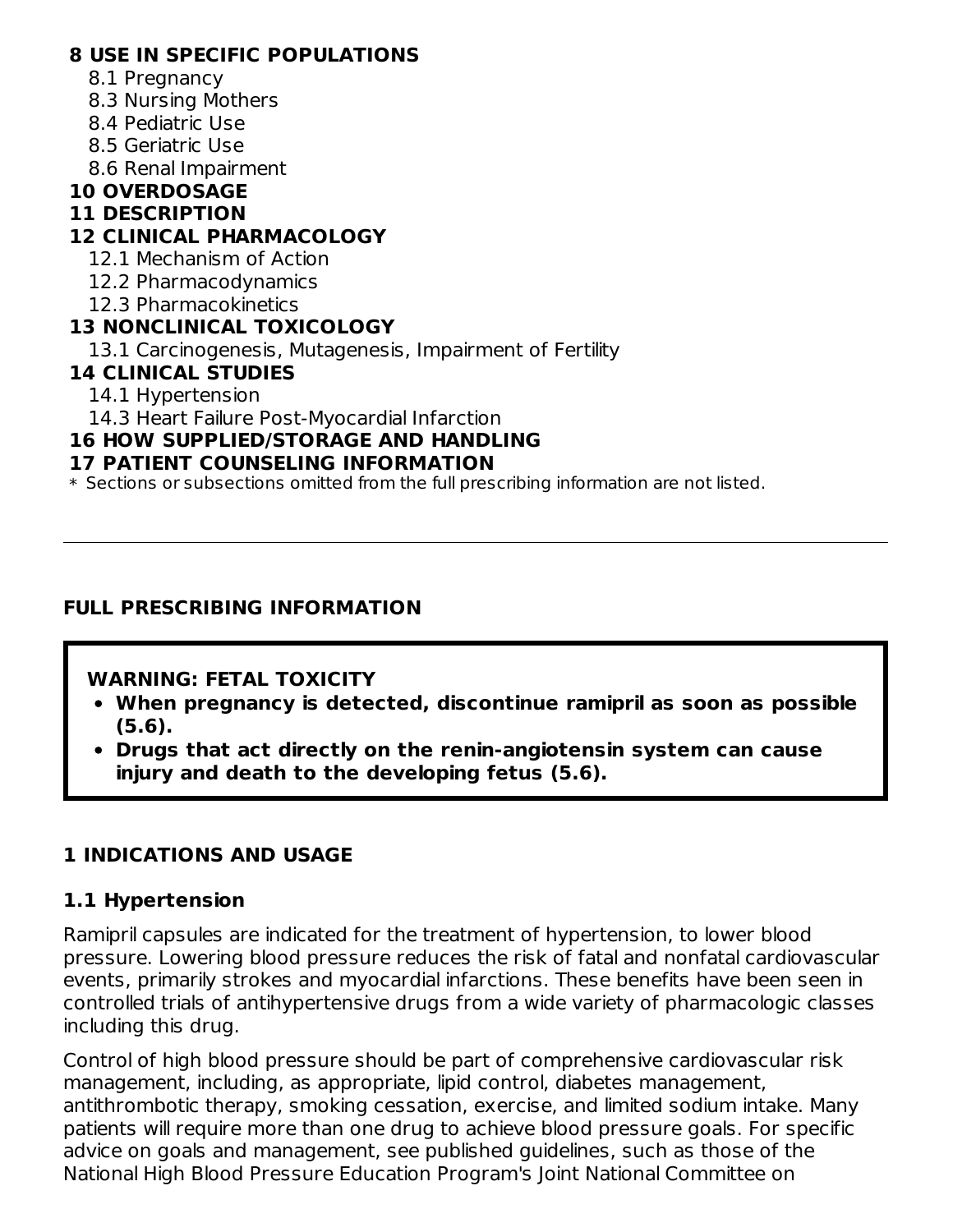Prevention, Detection, Evaluation, and Treatment of High Blood Pressure (JNC).

Numerous antihypertensive drugs, from a variety of pharmacologic classes and with different mechanisms of action, have been shown in randomized controlled trials to reduce cardiovascular morbidity and mortality, and it can be concluded that it is blood pressure reduction, and not some other pharmacologic property of the drugs, that is largely responsible for those benefits. The largest and most consistent cardiovascular outcome benefit has been a reduction in the risk of stroke, but reductions in myocardial infarction and cardiovascular mortality also have been seen regularly.

Elevated systolic or diastolic pressure causes increased cardiovascular risk, and the absolute risk increase per mmHg is greater at higher blood pressures, so that even modest reductions of severe hypertension can provide substantial benefit. Relative risk reduction from blood pressure reduction is similar across populations with varying absolute risk, so the absolute benefit is greater in patients who are at higher risk independent of their hypertension (for example, patients with diabetes or hyperlipidemia), and such patients would be expected to benefit from more aggressive treatment to a lower blood pressure goal.

Some antihypertensive drugs have smaller blood pressure effects (as monotherapy) in black patients, and many antihypertensive drugs have additional approved indications and effects (e.g., on angina, heart failure, or diabetic kidney disease). These considerations may guide selection of therapy.

Ramipril capsules may be used alone or in combination with thiazide diuretics.

#### **1.3 Heart Failure Post-Myocardial Infarction**

Ramipril capsules are indicated in stable patients who have demonstrated clinical signs of congestive heart failure within the first few days after sustaining acute myocardial infarction. Administration of ramipril capsule to such patients has been shown to decrease the risk of death (principally cardiovascular death) and to decrease the risks of failure-related hospitalization and progression to severe/resistant heart failure [see CLINICAL STUDIES (14.3)].

## **2 DOSAGE AND ADMINISTRATION**

#### **2.1 Hypertension**

The recommended initial dose for patients not receiving a diuretic is 2.5 mg once a day. Adjust dose according to blood pressure response. The usual maintenance dosage range is 2.5 mg to 20 mg per day administered as a single dose or in two equally divided doses. In some patients treated once daily, the antihypertensive effect may diminish toward the end of the dosing interval. In such patients, consider an increase in dosage or twice daily administration. If blood pressure is not controlled with ramipril alone, a diuretic can be added.

#### **2.3 Heart Failure Post-Myocardial Infarction**

For the treatment of post-myocardial infarction patients who have shown signs of congestive heart failure, the recommended starting dose of ramipril is 2.5 mg twice daily (5 mg per day). A patient who becomes hypotensive at this dose may be switched to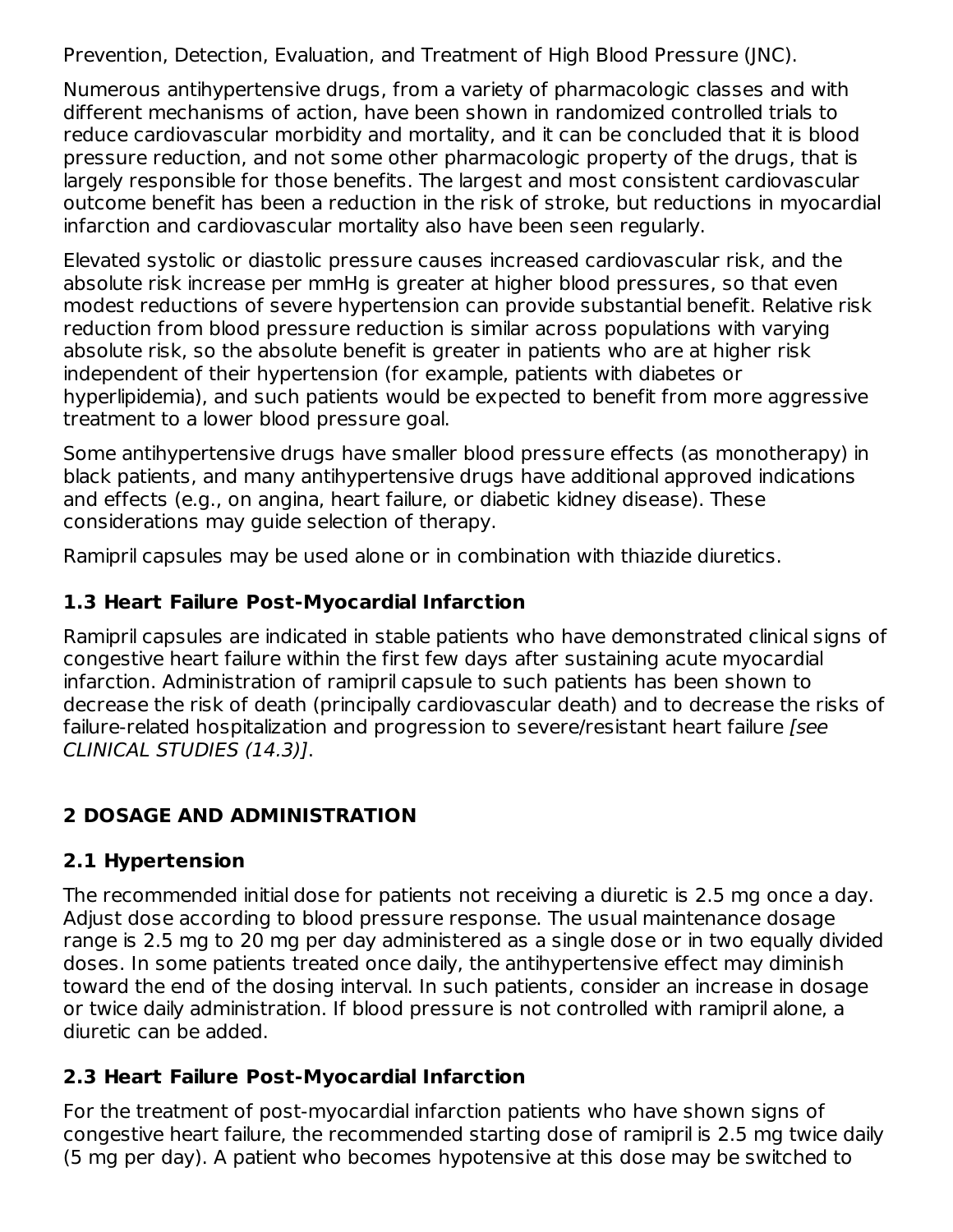1.25 mg twice daily. After one week at the starting dose, increase dose (if tolerated) toward a target dose of 5 mg twice daily, with dosage increases being about 3 weeks apart.

After the initial dose of ramipril, observe the patient under medical supervision for at least two hours and until blood pressure has stabilized for at least an additional hour. If possible, reduce the dose of any concomitant diuretic as this may diminish the likelihood of hypotension. The appearance of hypotension after the initial dose of ramipril does not preclude subsequent careful dose titration with the drug, following effective management of the hypotension [see WARNINGS AND PRECAUTIONS (5.5), DRUG INTERACTIONS (7.1)].

## **2.4 General Dosing Information**

Generally, swallow ramipril capsules whole. The ramipril capsule can also be opened and the contents sprinkled on a small amount (about 4 oz.) of applesauce or mixed in 4 oz. (120 mL) of water or apple juice. To be sure that ramipril is not lost when such a mixture is used, consume the mixture in its entirety. The described mixtures can be preprepared and stored for up to 24 hours at room temperature or up to 48 hours under refrigeration.

Concomitant administration of ramipril with potassium supplements, potassium salt substitutes, or potassium-sparing diuretics can lead to increases of serum potassium [see WARNINGS AND PRECAUTIONS (5.8)].

#### **2.5 Dosage Adjustment**

#### **Renal Impairment**

Establish baseline renal function in patients initiating ramipril. Usual regimens of therapy with ramipril may be followed in patients with estimated creatinine clearance >40 mL/min. However, in patients with worse impairment, 25 % of the usual dose of ramipril is expected to produce full therapeutic levels of ramiprilat [see USE IN SPECIFIC POPULATIONS (8.6)].

#### **Hypertension**

For patients with hypertension and renal impairment, the recommended initial dose is 1.25 mg ramipril once daily. Dosage may be titrated upward until blood pressure is controlled or to a maximum total daily dose of 5 mg.

#### **Heart Failure Post-Myocardial Infarction**

For patients with heart failure and renal impairment, the recommended initial dose is 1.25 mg ramipril once daily. The dose may be increased to 1.25 mg twice daily, and up to a maximum dose of 2.5 mg twice daily depending on clinical response and tolerability.

#### **Volume Depletion or Renal Artery Stenosis**

Blood pressure decreases associated with any dose of ramipril depend, in part, on the presence or absence of volume depletion (e.g., past and current diuretic use) or the presence or absence of renal artery stenosis. If such circumstances are suspected to be present, initiate dosing at 1.25 mg once daily. Adjust dosage according to blood pressure response.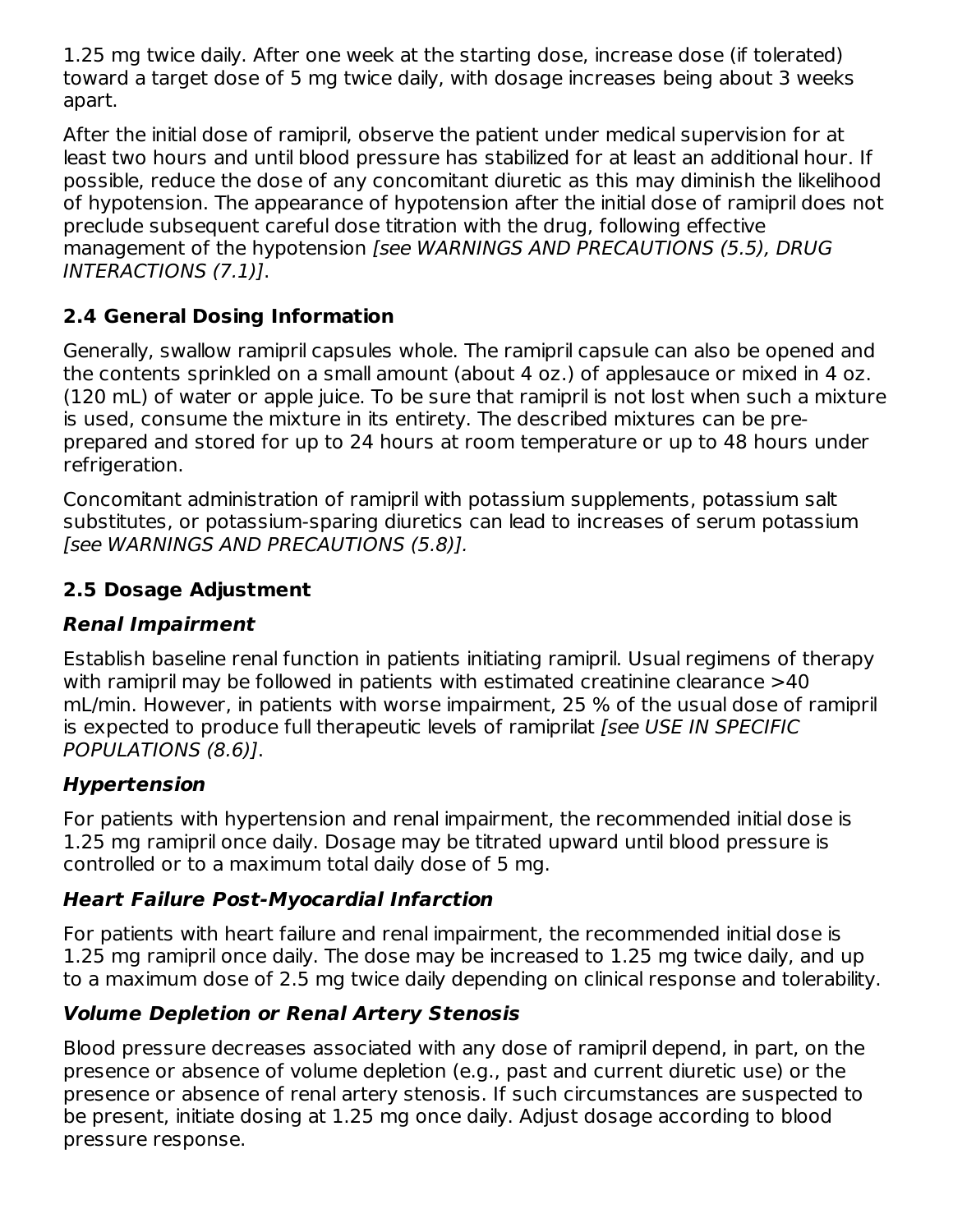#### **3 DOSAGE FORMS AND STRENGTHS**

Ramipril capsules USP are supplied as hard gelatin capsules containing 1.25 mg, 2.5 mg, 5 mg, and 10 mg of ramipril.

#### **4 CONTRAINDICATIONS**

Ramipril is contraindicated in patients who are hypersensitive to this product or any other ACE inhibitor (e.g., a patient who has experienced angioedema during therapy with any other ACE inhibitor).

Ramipril capsules are contraindicated in combination with a neprilysin inhibitor (e.g., sacubitril). Do not administer ramipril capsules within 36 hours of switching to or from sacubitril/valsartan, a neprilysin inhibitor [see WARNINGS AND PRECAUTIONS (5.1)].

Do not co-administer ramipril with aliskiren:

• In patients with diabetes

## **5 WARNINGS AND PRECAUTIONS**

#### **5.1 Anaphylactoid and Possibly Related Reactions**

Presumably because drugs that act directly on the renin-angiotensin-aldosterone system (e.g., ACE inhibitors) affect the metabolism of eicosanoids and polypeptides, including endogenous bradykinin, patients receiving these drugs (including ramipril) may be subject to a variety of adverse reactions, some of them serious.

## **Angioedema**

#### **Head and Neck Angioedema:**

Patients with a history of angioedema unrelated to ACE inhibitor therapy may be at increased risk of angioedema while receiving an ACE inhibitor.

Angioedema of the face, extremities, lips, tongue, glottis, and larynx has been reported in patients treated with ACE inhibitors. Angioedema associated with laryngeal edema can be fatal. If laryngeal stridor or angioedema of the face, tongue, or glottis occurs, discontinue treatment with ramipril and institute appropriate therapy immediately. Where there is involvement of the tongue, glottis, or larynx likely to cause airway obstruction, administer appropriate therapy (e.g., subcutaneous epinephrine solution 1:1000 [0.3 mL to 0.5 mL]) promptly [see ADVERSE REACTIONS (6)].

In considering the use of ramipril, note that in controlled clinical trials ACE inhibitors cause a higher rate of angioedema in Black patients than in non-Black patients.

In a large U.S. post-marketing study, angioedema (defined as reports of angio, face, larynx, tongue, or throat edema) was reported in 3/1523 (0.20%) Black patients and in 8/8680 (0.09%) non-Black patients. These rates were not different statistically.

Patients taking concomitant mammalian target of rapamycin (mTOR) inhibitor (e.g. temsirolimus) therapy or a neprilysin inhibitor may be at increased risk for angioedema. [see DRUG INTERACTIONS (7.7)]

#### **Intestinal Angioedema:**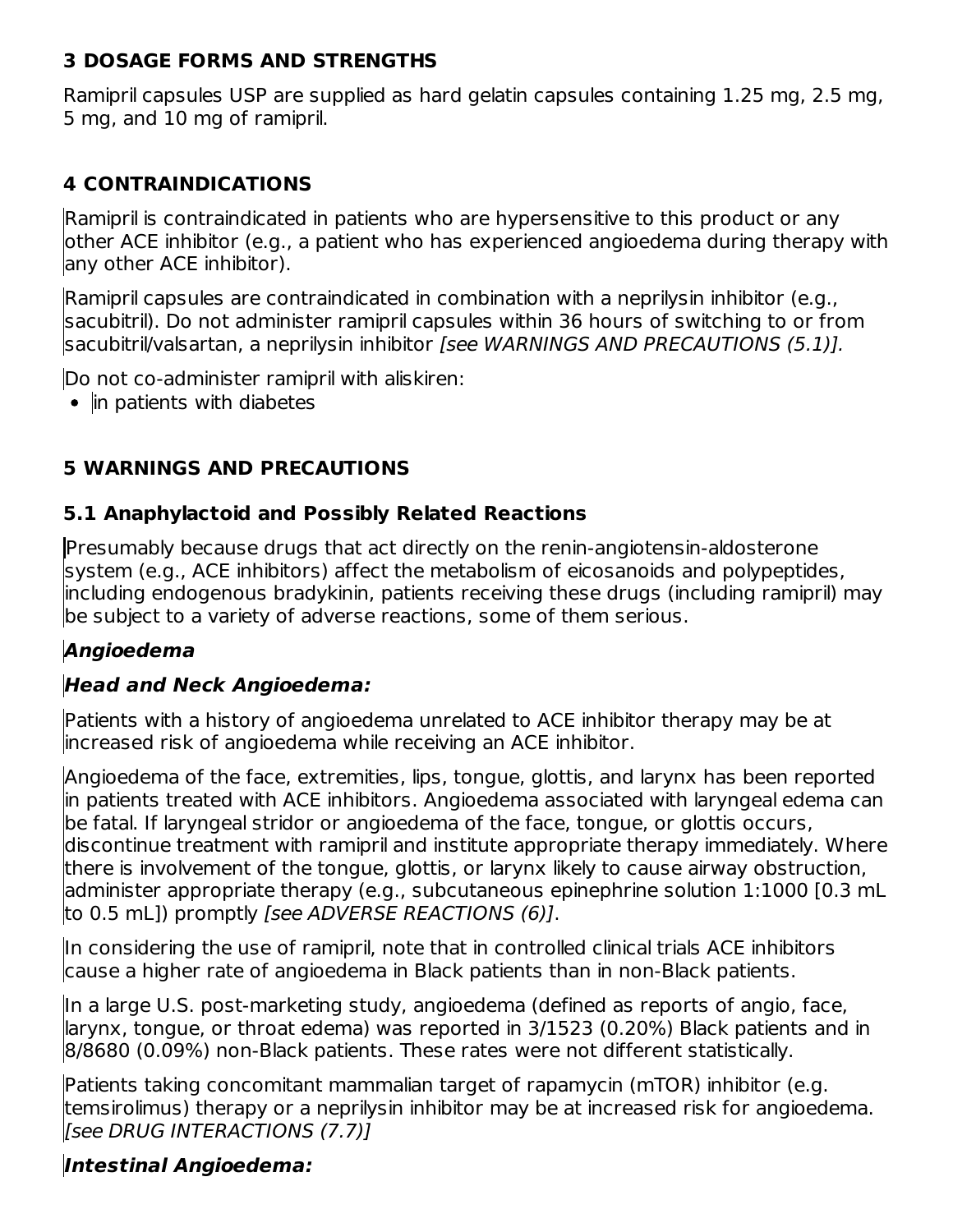Intestinal angioedema has been reported in patients treated with ACE inhibitors. These patients presented with abdominal pain (with or without nausea or vomiting); in some cases there was no prior history of facial angioedema and C-1 esterase levels were normal. The angioedema was diagnosed by procedures including abdominal CT scan or ultrasound, or at surgery, and symptoms resolved after stopping the ACE inhibitor. Include intestinal angioedema in the differential diagnosis of patients on ACE inhibitors presenting with abdominal pain.

## **Anaphylactoid Reactions During Desensitization**

Two patients undergoing desensitizing treatment with hymenoptera venom while receiving ACE inhibitors sustained life-threatening anaphylactoid reactions. In the same patients, these reactions were avoided when ACE inhibitors were temporarily withheld, but they reappeared upon inadvertent rechallenge.

## **Anaphylactoid Reactions During Membrane Exposure**

Anaphylactoid reactions have been reported in patients dialyzed with high-flux membranes and treated concomitantly with an ACE inhibitor. Anaphylactoid reactions have also been reported in patients undergoing low-density lipoprotein apheresis with dextran sulfate absorption.

## **5.2 Hepatic Failure and Impaired Liver Function**

Rarely, ACE inhibitors, including ramipril, have been associated with a syndrome that starts with cholestatic jaundice and progresses to fulminant hepatic necrosis and sometimes death. The mechanism of this syndrome is not understood. Discontinue ramipril if patient develops jaundice or marked elevations of hepatic enzymes.

As ramipril is primarily metabolized by hepatic esterases to its active moiety, ramiprilat, patients with impaired liver function could develop markedly elevated plasma levels of ramipril. No formal pharmacokinetic studies have been carried out in hypertensive patients with impaired liver function.

## **5.3 Renal Impairment**

As a consequence of inhibiting the renin-angiotensin-aldosterone system, changes in renal function may be anticipated in susceptible individuals. In patients with severe congestive heart failure whose renal function may depend on the activity of the reninangiotensin-aldosterone system, treatment with ACE inhibitors, including ramipril, may be associated with oliguria or progressive azotemia and rarely with acute renal failure or death.

In hypertensive patients with unilateral or bilateral renal artery stenosis, increases in blood urea nitrogen and serum creatinine may occur. Experience with another ACE inhibitor suggests that these increases would be reversible upon discontinuation of ramipril and/or diuretic therapy. In such patients, monitor renal function during the first few weeks of therapy. Some hypertensive patients with no apparent pre-existing renal vascular disease have developed increases in blood urea nitrogen and serum creatinine, usually minor and transient, especially when ramipril has been given concomitantly with a diuretic. This is more likely to occur in patients with pre-existing renal impairment. Dosage reduction of ramipril and/or discontinuation of the diuretic may be required.

#### **5.4 Neutropenia and Agranulocytosis**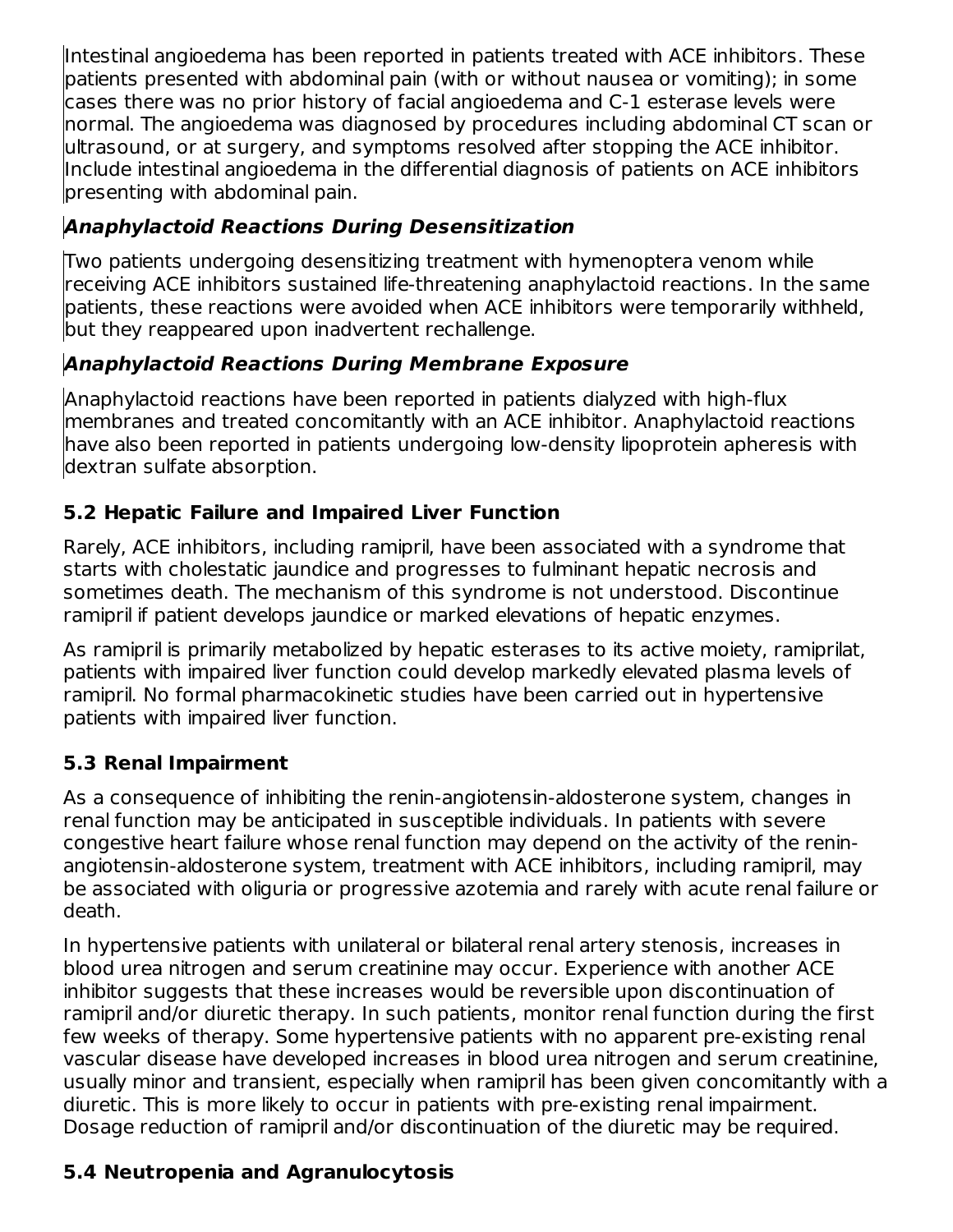In rare instances, treatment with ACE inhibitors may be associated with mild reductions in red blood cell count and hemoglobin content, blood cell or platelet counts. In isolated cases, agranulocytosis, pancytopenia, and bone marrow depression may occur. Hematological reactions to ACE inhibitors are more likely to occur in patients with collagen-vascular disease (e.g., systemic lupus erythematosus, scleroderma) and renal impairment. Consider monitoring white blood cell counts in patients with collagenvascular disease, especially if the disease is associated with impaired renal function.

## **5.5 Hypotension**

#### **General Considerations**

Ramipril can cause symptomatic hypotension, after either the initial dose or a later dose when the dosage has been increased. Like other ACE inhibitors, ramipril, has been only rarely associated with hypotension in uncomplicated hypertensive patients. Symptomatic hypotension is most likely to occur in patients who have been volume- and/or saltdepleted as a result of prolonged diuretic therapy, dietary salt restriction, dialysis, diarrhea, or vomiting. Correct volume- and salt-depletion before initiating therapy with ramipril.

If excessive hypotension occurs, place the patient in a supine position and, if necessary, treat with intravenous infusion of physiological saline. Ramipril treatment usually can be continued following restoration of blood pressure and volume.

#### **Heart Failure Post-Myocardial Infarction**

In patients with heart failure post-myocardial infarction who are currently being treated with a diuretic, symptomatic hypotension occasionally can occur following the initial dose of ramipril. If the initial dose of 2.5 mg ramipril cannot be tolerated, use an initial dose of 1.25 mg ramipril to avoid excessive hypotension. Consider reducing the dose of concomitant diuretic to decrease the incidence of hypotension.

#### **Congestive Heart Failure**

In patients with congestive heart failure, with or without associated renal insufficiency, ACE inhibitor therapy may cause excessive hypotension, which may be associated with oliguria or azotemia and rarely, with acute renal failure and death. In such patients, initiate ramipril therapy under close medical supervision and follow patients closely for the first 2 weeks of treatment and whenever the dose of ramipril or diuretic is increased.

#### **Surgery and Anesthesia**

In patients undergoing surgery or during anesthesia with agents that produce hypotension, ramipril may block angiotensin II formation that would otherwise occur secondary to compensatory renin release. Hypotension that occurs as a result of this mechanism can be corrected by volume expansion.

## **5.6 Fetal Toxicity**

## **Pregnancy Category D**

Use of drugs that act on the renin-angiotensin system during the second and third trimesters of pregnancy reduces fetal renal function and increases fetal and neonatal morbidity and death. Resulting oligohydramnios can be associated with fetal lung hypoplasia and skeletal deformations. Potential neonatal adverse effects include skull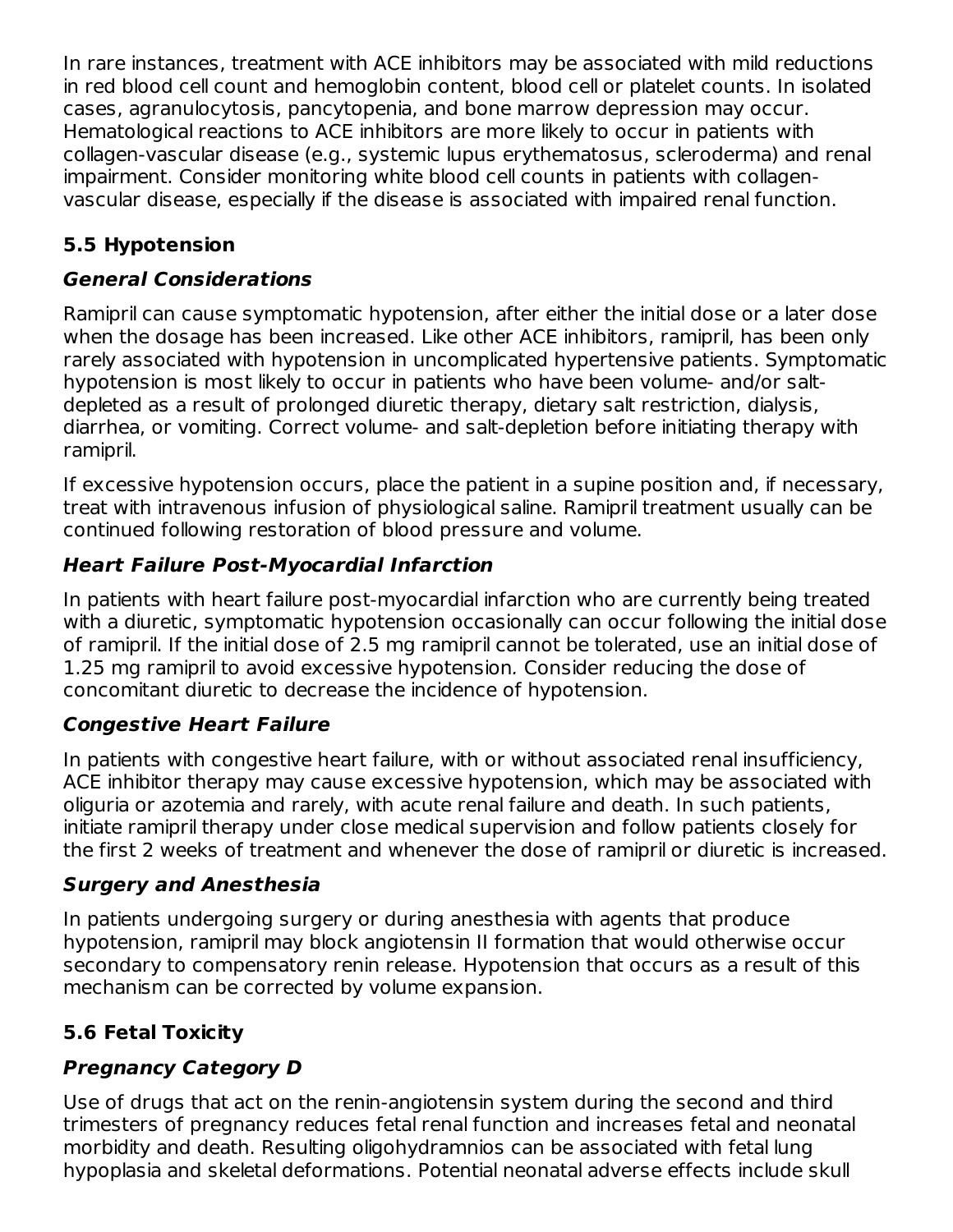hypoplasia, anuria, hypotension, renal failure, and death. When pregnancy is detected, discontinue ramipril as soon as possible [see USE IN SPECIFIC POPULATIONS (8.1)].

#### **5.7 Dual Blockade of the Renin-Angiotensin System**

Dual blockade of the RAS with angiotensin receptor blockers, ACE inhibitors, or aliskiren is associated with increased risks of hypotension, hyperkalemia, and changes in renal function (including acute renal failure) compared to monotherapy. Most patients receiving the combination of two RAS inhibitors do not obtain any additional benefit compared to monotherapy. In general, avoid combined use of RAS inhibitors. Closely monitor blood pressure, renal function and electrolytes in patients on ramipril and other agents that affect the RAS.

#### **Telmisartan**

The ONTARGET trial enrolled 25,620 patients >55 years old with atherosclerotic disease or diabetes with end-organ damage, randomized them to telmisartan only, ramipril only, or the combination, and followed them for a median of 56 months. Patients receiving the combination of telmisartan and ramipril did not obtain any benefit in the composite endpoint of cardiovascular death, MI, stroke and heart failure hospitalization compared to monotherapy, but experienced an increased incidence of clinically important renal dysfunction (death, doubling of serum creatinine, or dialysis) compared with groups receiving telmisartan alone or ramipril alone. Concomitant use of telmisartan and ramipril is not recommended.

#### **Aliskiren**

Do not co-administer aliskiren with ramipril in patients with diabetes. Avoid concomitant use of aliskiren with ramipril in patients with renal impairment (GFR <60 mL/min/1.73 m<sup>2</sup>).

#### **5.8 Hyperkalemia**

In clinical trials with ramipril, hyperkalemia (serum potassium >5.7 mEq/L) occurred in approximately 1% of hypertensive patients receiving ramipril. In most cases, these were isolated values, which resolved despite continued therapy. None of these patients were discontinued from the trials because of hyperkalemia. Risk factors for the development of hyperkalemia include renal insufficiency, diabetes mellitus, and the concomitant use of other drugs that raise serum potassium levels. Monitor serum potassium in such patients [see DRUG INTERACTIONS (7.2)].

## **5.9 Cough**

Presumably caused by inhibition of the degradation of endogenous bradykinin, persistent nonproductive cough has been reported with all ACE inhibitors, always resolving after discontinuation of therapy. Consider the possibility of angiotensin converting enzyme inhibitor induced-cough in the differential diagnosis of cough.

## **6 ADVERSE REACTIONS**

#### **6.1 Clinical Trials Experience**

Because clinical trials are conducted under widely varying conditions, the adverse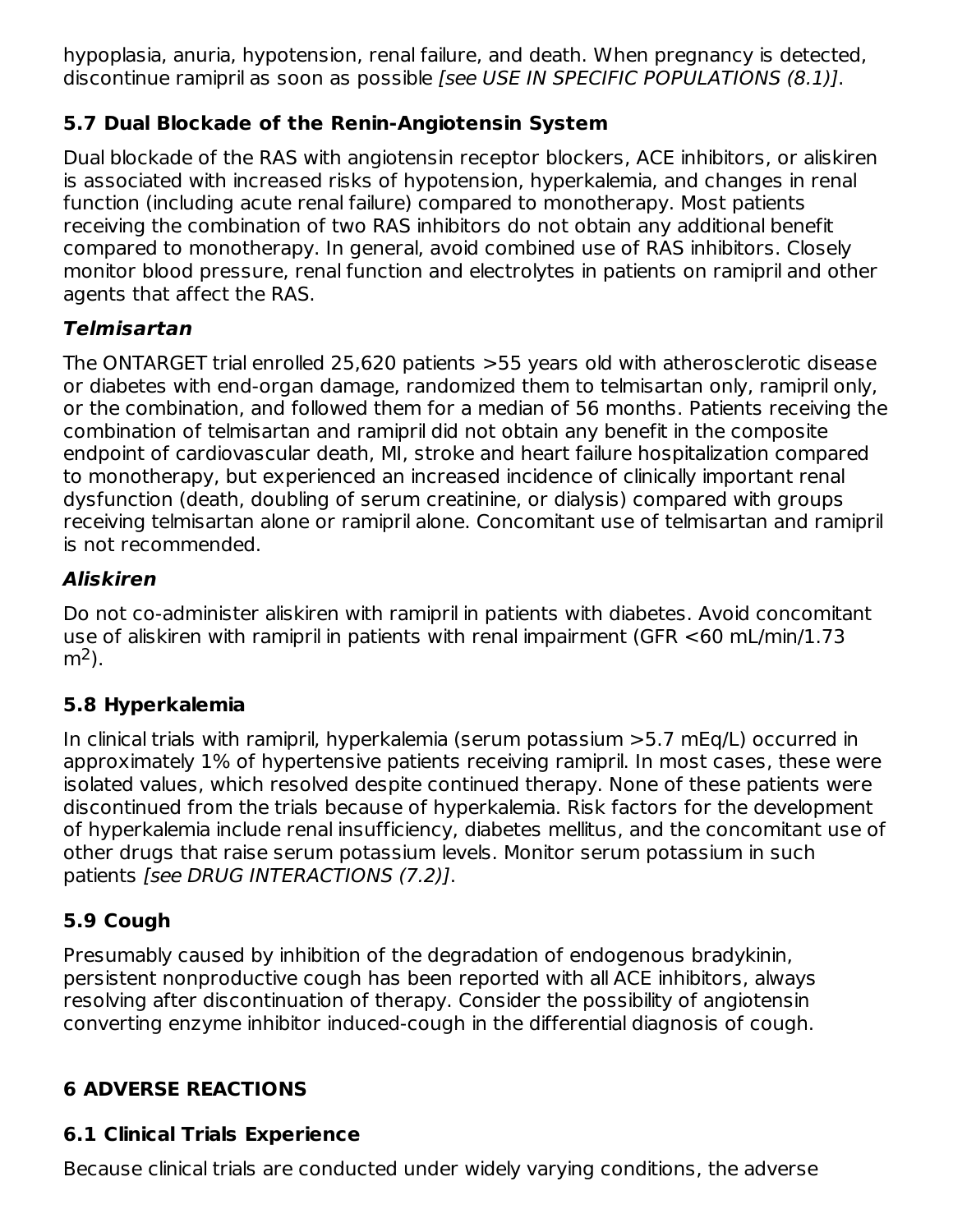reaction rates observed in the clinical trials of a drug cannot be directly compared to rates in the clinical trials of another drug and may not reflect the rates observed in practice.

## **Hypertension**

Ramipril has been evaluated for safety in over 4000 patients with hypertension; of these, 1230 patients were studied in U.S. controlled trials, and 1107 were studied in foreign controlled trials. Almost 700 of these patients were treated for at least one year. The overall incidence of reported adverse events was similar in ramipril and placebo patients. The most frequent clinical side effects (possibly or probably related to study drug) reported by patients receiving ramipril in placebo-controlled trials were: headache (5.4%), dizziness (2.2%), and fatigue or asthenia (2.0%), but only the last one was more common in ramipril patients than in patients given placebo. Generally the side effects were mild and transient, and there was no relation to total dosage within the range of 1.25 mg to 20 mg. Discontinuation of therapy because of a side effect was required in approximately 3% of U.S. patients treated with ramipril. The most common reasons for discontinuation were: cough (1.0%), dizziness (0.5%), and impotence (0.4%).

Of observed side effects considered possibly or probably related to study drug that occurred in U.S. placebo-controlled trials in more than 1% of patients treated with ramipril, only asthenia (fatigue) was more common on ramipril than placebo (2%  $[n=13/651]$  vs.  $1\%$   $[n=2/286]$ , respectively).

In placebo-controlled trials, there was also an excess of upper respiratory infection and flu syndrome in the ramipril group, not attributed at that time to ramipril. As these studies were carried out before the relationship of cough to ACE inhibitors was recognized, some of these events may represent ramipril-induced cough. In a later 1 year study, increased cough was seen in almost 12% of ramipril patients, with about 4% of patients requiring discontinuation of treatment.

## **Heart Failure Post-Myocardial Infarction**

## **AIRE Study:**

Adverse reactions (except laboratory abnormalities) considered possibly/probably related to study drug that occurred in more than 1% of patients and more frequently on ramipril are shown below. The incidences are from the AIRE study. The follow-up time was between 6 and 46 months for this study.

| <b>Adverse Event</b> | <b>Placebo</b><br>$(N=982)$ | Ramipril<br>$(N=1004)$ |
|----------------------|-----------------------------|------------------------|
| Hypotension          | 5%                          | 11%                    |
| Cough increased      | 4%                          | 8%                     |
| <b>Dizziness</b>     | 3%                          | 4%                     |
| Angina pectoris      | 2%                          | 3%                     |
| Nausea               | $1\%$                       | 2%                     |
| Postural hypotension | 1%                          | 2%                     |
| Syncope              | 1%                          | 2%                     |
| Vomiting             | 0.5%                        | 2%                     |

**Table 2. Percentage of Patients with Adverse Events Possibly/ Probably Related to Study Drug—Placebo-Controlled (AIRE) Mortality Study**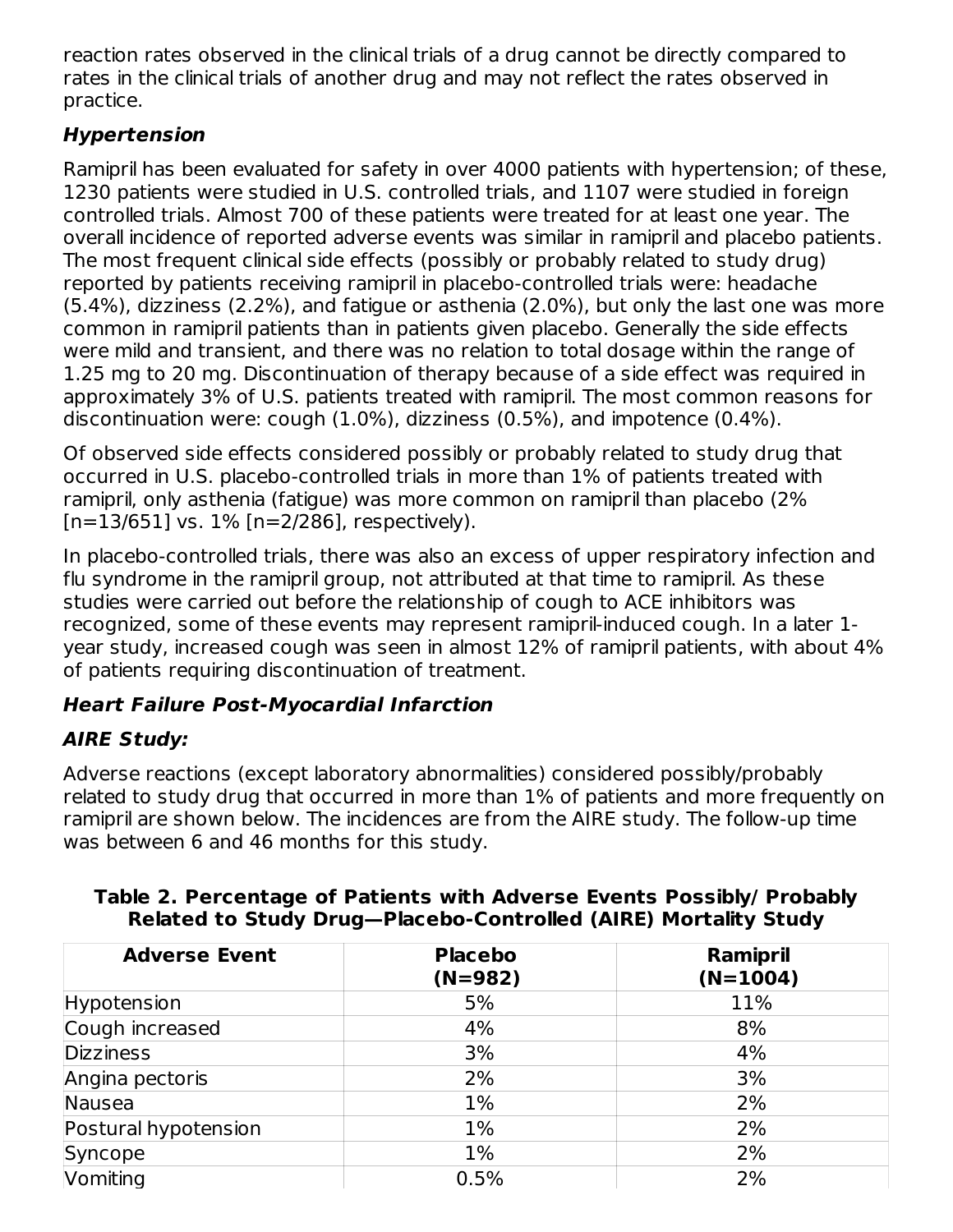| Vertigo                  | 0.7%    | 2%    |
|--------------------------|---------|-------|
| Abnormal kidney function | 0.5%    | $1\%$ |
| Diarrhea                 | $0.4\%$ | 1%    |

#### **Other Adverse Reactions**

Other adverse reactions reported in controlled clinical trials (in less than 1% of ramipril patients), or rarer events seen in post-marketing experience, include the following (in some, a causal relationship to drug is uncertain):

#### **Body as a whole:**

Anaphylactoid reactions [see WARNINGS AND PRECAUTIONS (5.1)].

#### **Cardiovascular:**

Symptomatic hypotension (reported in 0.5% of patients in U.S. trials) [see WARNINGS AND PRECAUTIONS (5.5)], syncope, and palpitations.

#### **Hematologic:**

Pancytopenia, hemolytic anemia, and thrombocytopenia.

Decreases in hemoglobin or hematocrit (a low value and a decrease of 5 g/dL or 5%, respectively) were rare, occurring in 0.4% of patients receiving ramipril alone and in 1.5% of patients receiving ramipril plus a diuretic.

#### **Renal:**

Acute renal failure. Some hypertensive patients with no apparent pre-existing renal disease have developed minor, usually transient, increases in blood urea nitrogen and serum creatinine when taking ramipril, particularly when ramipril was given concomitantly with a diuretic [see WARNINGS AND PRECAUTIONS (5.3)].

#### **Angioneurotic edema:**

Angioneurotic edema has been reported in 0.3% of patients in U.S. clinical trials of ramipril [see WARNINGS AND PRECAUTIONS (5.1)].

## **Gastrointestinal:**

Hepatic failure, hepatitis, jaundice, pancreatitis, abdominal pain (sometimes with enzyme changes suggesting pancreatitis), anorexia, constipation, diarrhea, dry mouth, dyspepsia, dysphagia, gastroenteritis, increased salivation, and taste disturbance.

## **Dermatologic:**

Apparent hypersensitivity reactions (manifested by urticaria, pruritus, or rash, with or without fever), photosensitivity, purpura, onycholysis, pemphigus, pemphigoid, erythema multiforme, toxic epidermal necrolysis, and Stevens-Johnson syndrome.

## **Neurologic and Psychiatric:**

Anxiety, amnesia, convulsions, depression, hearing loss, insomnia, nervousness, neuralgia, neuropathy, paresthesia, somnolence, tinnitus, tremor, vertigo, and vision disturbances.

## **Miscellaneous:**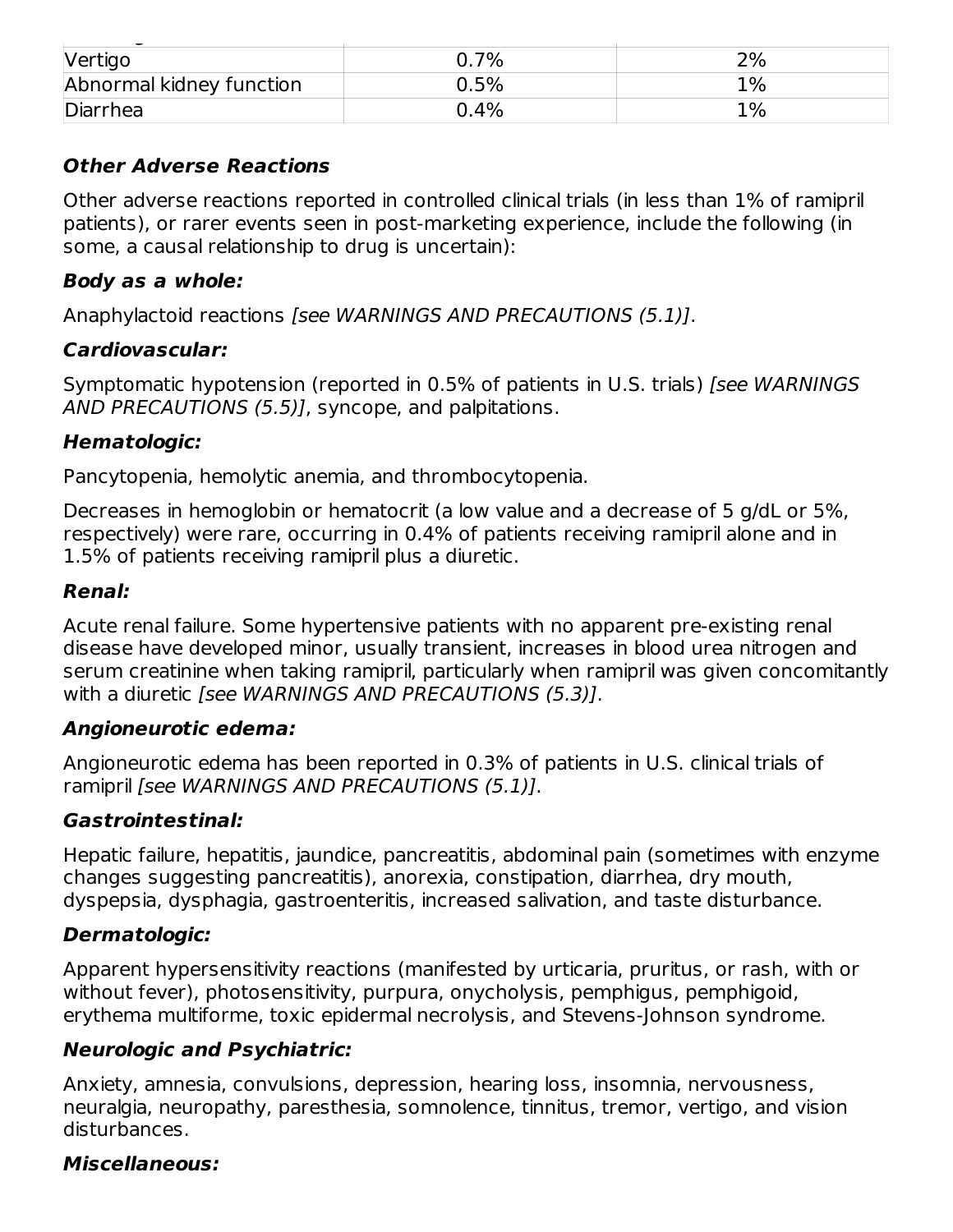As with other ACE inhibitors, a symptom complex has been reported which may include a positive ANA, an elevated erythrocyte sedimentation rate, arthralgia/arthritis, myalgia, fever, vasculitis, eosinophilia, photosensitivity, rash and other dermatologic manifestations. Additionally, as with other ACE inhibitors, eosinophilic pneumonitis has been reported.

#### **Other:**

Arthralgia, arthritis, dyspnea, edema, epistaxis, impotence, increased sweating, malaise, myalgia, and weight gain.

## **6.2 Post-Marketing Experience**

In addition to adverse reactions reported from clinical trials, there have been rare reports of hypoglycemia reported during ramipril therapy when given to patients concomitantly taking oral hypoglycemic agents or insulin. The causal relationship is unknown.

## **6.3 Clinical Laboratory Test Findings**

## **Creatinine and Blood Urea Nitrogen**

Increases in creatinine levels occurred in 1.2% of patients receiving ramipril alone, and in 1.5% of patients receiving ramipril and a diuretic. Increases in blood urea nitrogen levels occurred in 0.5% of patients receiving ramipril alone and in 3% of patients receiving ramipril with a diuretic. None of these increases required discontinuation of treatment. Increases in these laboratory values are more likely to occur in patients with renal insufficiency or those pretreated with a diuretic and, based on experience with other ACE inhibitors, would be expected to be especially likely in patients with renal artery stenosis [see WARNINGS AND PRECAUTIONS (5.3)]. As ramipril decreases aldosterone secretion, elevation of serum potassium can occur. Use potassium supplements and potassium sparing diuretics with caution, and monitor the patient's serum potassium frequently [see WARNINGS AND PRECAUTIONS (5.8)].

## **Hemoglobin and Hematocrit**

Decreases in hemoglobin or hematocrit (a low value and a decrease of 5 g/dL or 5%, respectively) were rare, occurring in 0.4% of patients receiving ramipril alone and in 1.5% of patients receiving ramipril plus a diuretic. No US patients discontinued treatment because of decreases in hemoglobin or hematocrit.

## **Other (causal relationships unknown)**

Clinically important changes in standard laboratory tests were rarely associated with ramipril administration. Elevations of liver enzymes, serum bilirubin, uric acid, and blood glucose have been reported, as have cases of hyponatremia and scattered incidents of leucopenia, eosinophilia, and proteinuria. In US trials, less than 0.2% of patients discontinued treatment for laboratory abnormalities; all of these were cases of proteinuria or abnormal liver-function tests.

# **7 DRUG INTERACTIONS**

## **7.1 Diuretics**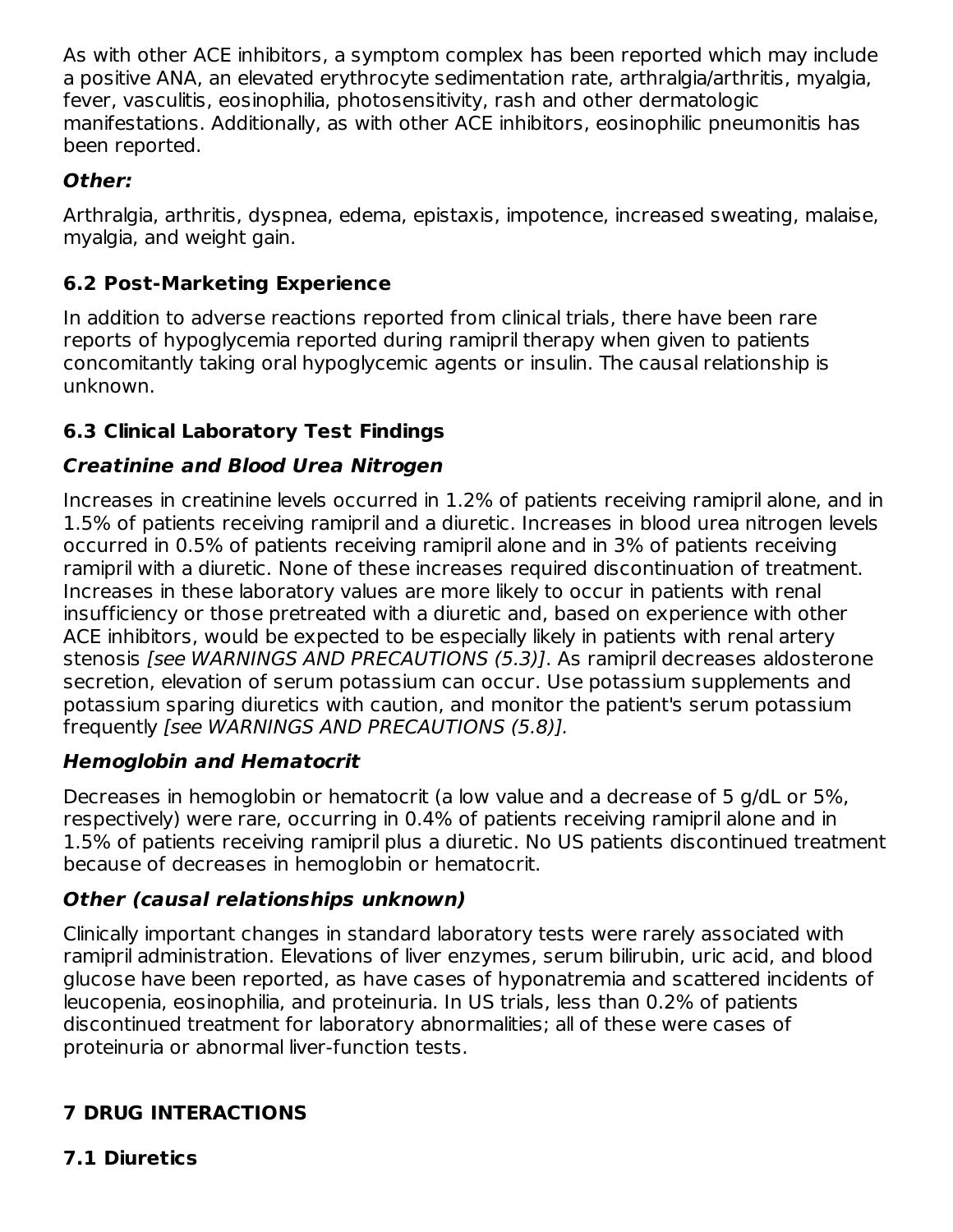Patients on diuretics, especially those in whom diuretic therapy was recently instituted, may occasionally experience an excessive reduction of blood pressure after initiation of therapy with ramipril. The possibility of hypotensive effects with ramipril can be minimized by either decreasing or discontinuing the diuretic or increasing the salt intake prior to initiation of treatment with ramipril. If this is not possible, reduce the starting dose [see DOSAGE AND ADMINISTRATION (2)].

## **7.2 Agents Increasing Serum Potassium**

Coadministration of ramipril with other drugs that raise serum potassium levels may result in hyperkalemia. Monitor serum potassium in such patients.

# **7.3 Other Agents Affecting RAS**

In general, avoid combined use of RAS inhibitors. [see WARNINGS AND PRECAUTIONS] (5.7)]. Do not co-administer aliskiren with ramipril in patients with diabetes [see CONTRAINDICATIONS (4)].

## **7.4 Lithium**

Increased serum lithium levels and symptoms of lithium toxicity have been reported in patients receiving ACE inhibitors during therapy with lithium; therefore, frequent monitoring of serum lithium levels is recommended. If a diuretic is also used, the risk of lithium toxicity may be increased.

# **7.5 Gold**

Nitritoid reactions (symptoms include facial flushing, nausea, vomiting and hypotension) have been reported rarely in patients on therapy with injectable gold (sodium aurothiomalate) and concomitant ACE inhibitor therapy including ramipril.

#### **7.6 Non-Steroidal Anti-Inflammatory Agents including Selective Cyclooxygenase-2 Inhibitors (COX-2 Inhibitors)**

In patients who are elderly, volume-depleted (including those on diuretic therapy), or with compromised renal function, co-administration of NSAIDs, including selective COX-2 inhibitors, with ACE inhibitors, including ramipril, may result in deterioration of renal function, including possible acute renal failure. These effects are usually reversible. Monitor renal function periodically in patients receiving ramipril and NSAID therapy.

The antihypertensive effect of ACE inhibitors, including ramipril, may be attenuated by NSAIDs.

# **7.7 mTOR Inhibitors or Other Drugs Known to Cause Angioedema**

Patients taking concomitant mTOR inhibitor (e.g. temsirolimus) therapy or a neprilysin inhibitor may be at increased risk for angioedema. [see WARNINGS AND PRECAUTIONS  $(5.1)$ ]

# **8 USE IN SPECIFIC POPULATIONS**

## **8.1 Pregnancy**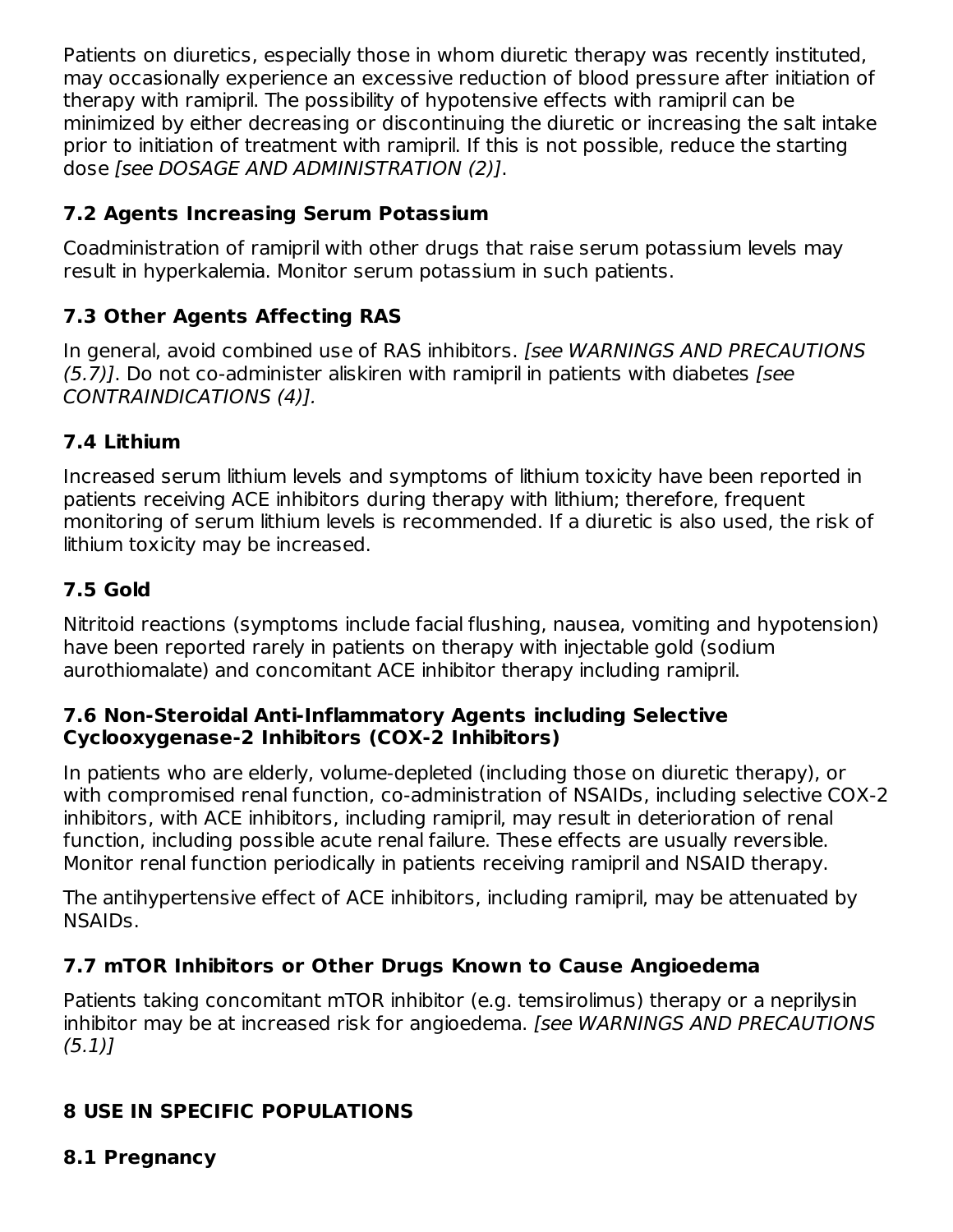## **Pregnancy Category D**

Use of drugs that act on the renin-angiotensin system during the second and third trimesters of pregnancy reduces fetal renal function and increases fetal and neonatal morbidity and death. Resulting oligohydramnios can be associated with fetal lung hypoplasia and skeletal deformations. Potential neonatal adverse effects include skull hypoplasia, anuria, hypotension, renal failure, and death. When pregnancy is detected, discontinue ramipril as soon as possible. These adverse outcomes are usually associated with use of these drugs in the second and third trimester of pregnancy. Most epidemiologic studies examining fetal abnormalities after exposure to antihypertensive use in the first trimester have not distinguished drugs affecting the renin-angiotensin system from other antihypertensive agents. Appropriate management of maternal hypertension during pregnancy is important to optimize outcomes for both mother and fetus.

In the unusual case that there is no appropriate alternative to therapy with drugs affecting the renin-angiotensin system for a particular patient, apprise the mother of the potential risk to the fetus. Perform serial ultrasound examinations to assess the intraamniotic environment. If oligohydramnios is observed, discontinue ramipril unless it is considered life-saving for the mother. Fetal testing may be appropriate, based on the week of pregnancy. Patients and physicians should be aware, however, that oligohydramnios may not appear until after the fetus has sustained irreversible injury. Closely observe infants with histories of in utero exposure to ramipril for hypotension, oliguria, and hyperkalemia [see USE IN SPECIFIC POPULATIONS (8.4)].

## **8.3 Nursing Mothers**

Ingestion of a single 10 mg oral dose of ramipril resulted in undetectable amounts of ramipril and its metabolites in breast milk. However, because multiple doses may produce low milk concentrations that are not predictable from a single dose, do not use ramipril in nursing mothers.

## **8.4 Pediatric Use**

## **Neonates with a history of in utero exposure to ramipril**

If oliguria or hypotension occurs, direct attention toward support of blood pressure and renal perfusion. Exchange transfusions or dialysis may be required as a means of reversing hypotension and/or substituting for disordered renal function. Ramipril, which crosses the placenta, can be removed from the neonatal circulation by these means, but limited experience has not shown that such removal is central to the treatment of these infants.

Safety and effectiveness in pediatric patients have not been established. Irreversible kidney damage has been observed in very young rats given a single dose of ramipril.

## **8.5 Geriatric Use**

Of the total number of patients who received ramipril in U.S. clinical studies of ramipril, 11.0% were ≥65 years of age while 0.2% were ≥75 years of age. No overall differences in effectiveness or safety were observed between these patients and younger patients, and other reported clinical experience has not identified differences in responses between the elderly and younger patients, but a greater sensitivity of some older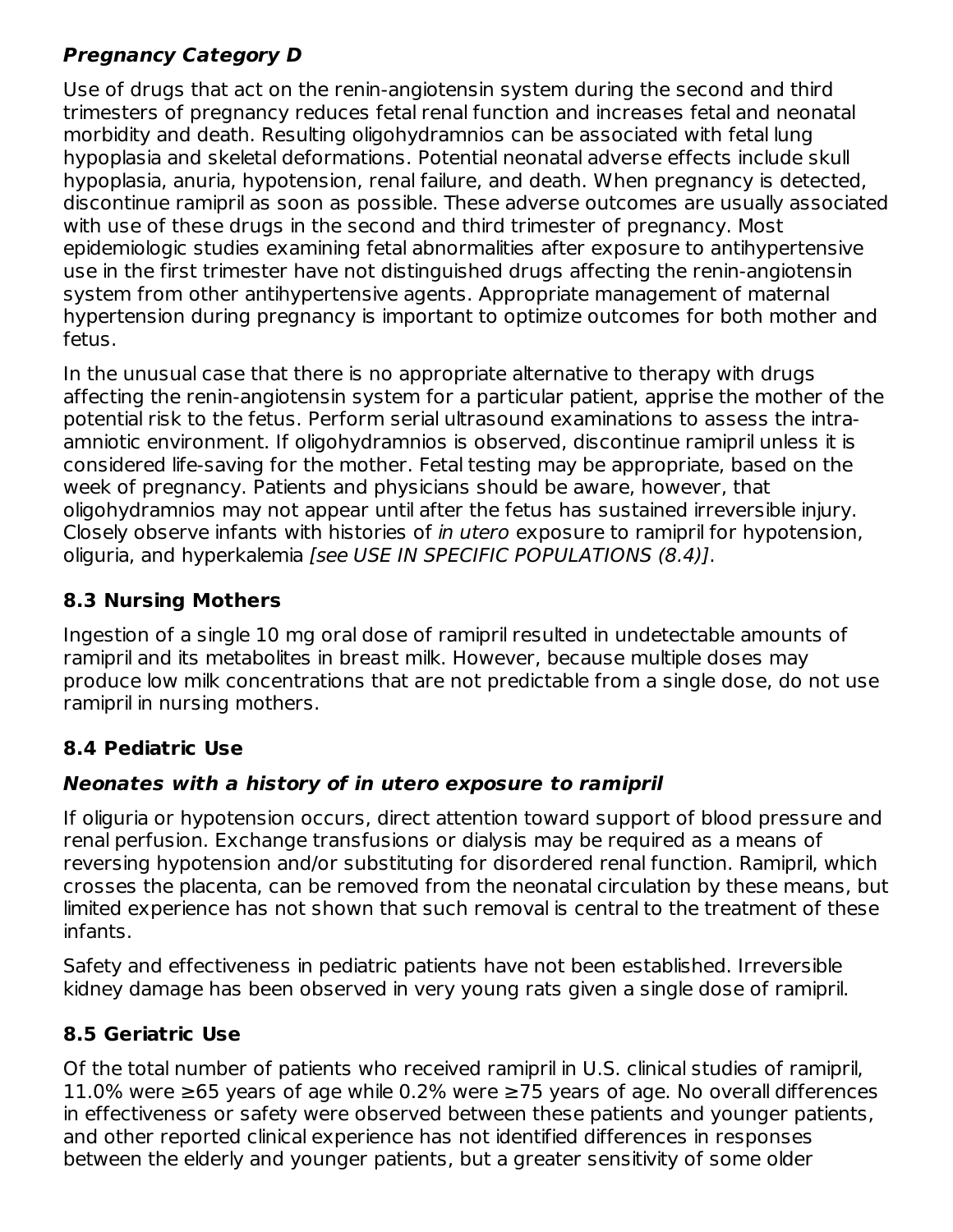individuals cannot be ruled out.

One pharmacokinetic study conducted in hospitalized elderly patients indicated that peak ramiprilat levels and area under the plasma concentration-time curve (AUC) for ramiprilat are higher in older patients.

#### **8.6 Renal Impairment**

A single-dose pharmacokinetic study was conducted in hypertensive patients with varying degrees of renal impairment who received a single 10 mg dose of ramipril. Patients were stratified into four groups based on initial estimates of creatinine clearance: normal (>80 mL/min), mild impairment (40 to 80 mL/min), moderate impairment (15 to 40 mL/min), and severe impairment (<15 mL/min). On average, the  $\mathsf{AUC}_{0\text{-}24\mathsf{h}}$  for ramiprilat was approximately  $1.7\text{-}$ fold higher, 3.0-fold higher, and 3.2-fold higher in the groups with mild, moderate, and severe renal impairment, respectively, compared to the group with normal renal function. Overall, the results suggest that the starting dose of ramipril should be adjusted downward in patients with moderate-tosevere renal impairment.

## **10 OVERDOSAGE**

Single oral doses of ramipril in rats and mice of 10 g/kg to 11 g/kg resulted in significant lethality. In dogs, oral doses as high as 1 g/kg induced only mild gastrointestinal distress. Limited data on human overdosage are available. The most likely clinical manifestations would be symptoms attributable to hypotension.

Laboratory determinations of serum levels of ramipril and its metabolites are not widely available, and such determinations have, in any event, no established role in the management of ramipril overdose.

No data are available to suggest physiological maneuvers (e.g., maneuvers to change the pH of the urine) that might accelerate elimination of ramipril and its metabolites. Similarly, it is not known which, if any, of these substances can be effectively removed from the body by hemodialysis.

Angiotensin II could presumably serve as a specific antagonist-antidote in the setting of ramipril overdose, but angiotensin II is essentially unavailable outside of scattered research facilities. Because the hypotensive effect of ramipril is achieved through vasodilation and effective hypovolemia, it is reasonable to treat ramipril overdose by infusion of normal saline solution.

## **11 DESCRIPTION**

Ramipril is a 2-aza-bicyclo [3.3.0]-octane-3-carboxylic acid derivative. It is a white, crystalline substance soluble in polar organic solvents and buffered aqueous solutions. Ramipril melts between 105°-112°C.

The CAS Registry Number is 87333-19-5. Ramipril's chemical name is (2S,3aS,6aS)- 1[(S)-N-[(S)-1-Carboxy-3-phenylpropyl] alanyl] octahydrocyclopenta [b]pyrrole-2 carboxylic acid, 1-ethyl ester.

Ramipril capsules USP are supplied as hard gelatin capsules for oral administration containing 1.25 mg, 2.5 mg, 5 mg, and 10 mg of ramipril. The inactive ingredients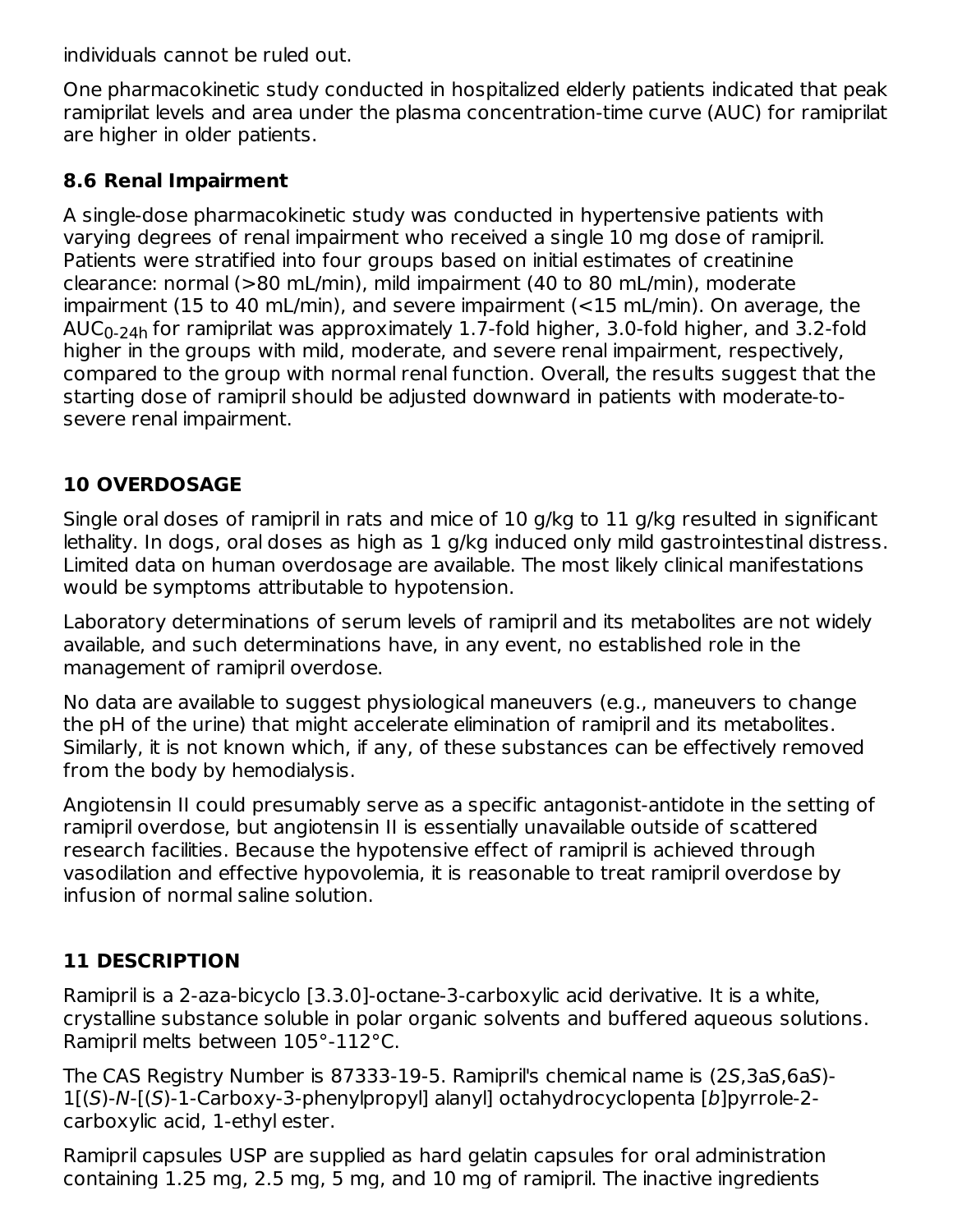containing 1.25 mg, 2.5 mg, 5 mg, and 10 mg of ramipril. The inactive ingredients present are gelatin, meglumine, pregelatinized starch, and titanium dioxide. The 1.25 mg capsule shell contains yellow iron oxide, the 2.5 mg capsule contains D&C yellow #10 and FD&C red #40, the 5 mg capsule shell contains FD&C blue #1 and FD&C red #40, and the 10 mg capsule shell contains FD&C blue #1.

The structural formula for ramipril is:



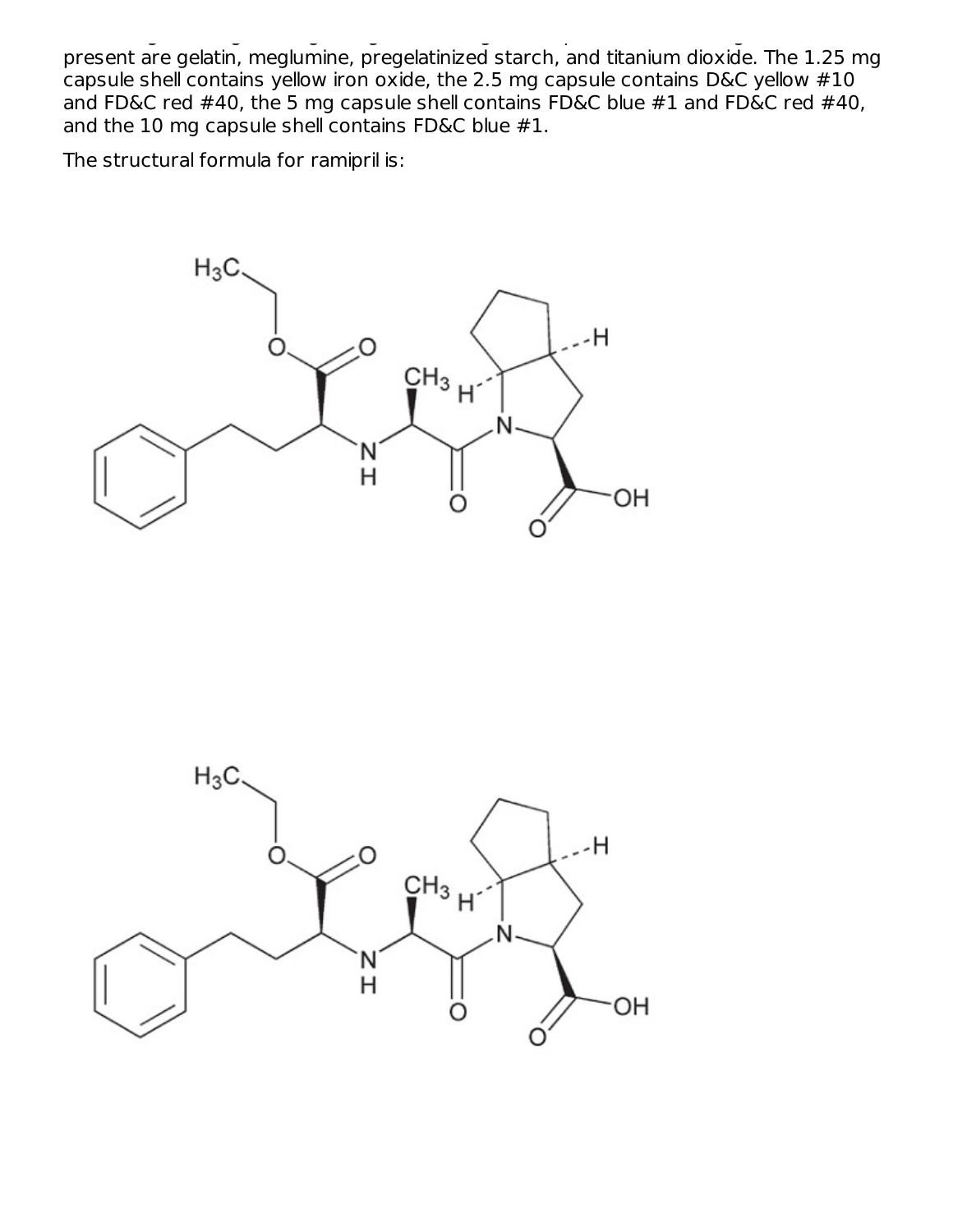Its empirical formula is  $C_{23}H_{32}N_2O_5$  and its molecular weight is 416.5.

Ramiprilat, the diacid metabolite of ramipril, is a non-sulfhydryl ACE inhibitor. Ramipril is converted to ramiprilat by hepatic cleavage of the ester group.

## **12 CLINICAL PHARMACOLOGY**

#### **12.1 Mechanism of Action**

Ramipril and ramiprilat inhibit ACE in human subjects and animals. Angiotensin converting enzyme is a peptidyl dipeptidase that catalyzes the conversion of angiotensin I to the vasoconstrictor substance, angiotensin II. Angiotensin II also stimulates aldosterone secretion by the adrenal cortex. Inhibition of ACE results in decreased plasma angiotensin II, which leads to decreased vasopressor activity and to decreased aldosterone secretion. The latter decrease may result in a small increase of serum potassium. In hypertensive patients with normal renal function treated with ramipril alone for up to 56 weeks, approximately 4% of patients during the trial had an abnormally high serum potassium and an increase from baseline greater than 0.75 mEq/L, and none of the patients had an abnormally low potassium and a decrease from baseline greater than 0.75 mEq/L. In the same study, approximately 2% of patients treated with ramipril and hydrochlorothiazide for up to 56 weeks had abnormally high potassium values and an increase from baseline of 0.75 mEq/L or greater; and approximately 2% had abnormally low values and decreases from baseline of 0.75 mEq/L or greater [see WARNINGS AND PRECAUTIONS (5.8)]. Removal of angiotensin II negative feedback on renin secretion leads to increased plasma renin activity.

The effect of ramipril on hypertension appears to result at least in part from inhibition of both tissue and circulating ACE activity, thereby reducing angiotensin II formation in tissue and plasma.

Angiotensin converting enzyme is identical to kininase, an enzyme that degrades bradykinin. Whether increased levels of bradykinin, a potent vasopressor peptide, play a role in the therapeutic effects of ramipril remains to be elucidated.

While the mechanism through which ramipril lowers blood pressure is believed to be primarily suppression of the renin-angiotensin-aldosterone system, ramipril has an antihypertensive effect even in patients with low-renin hypertension. Although ramipril was antihypertensive in all races studied, Black hypertensive patients (usually a low-renin hypertensive population) had a blood pressure lowering response to monotherapy, albeit a smaller average response, than non-Black patients.

## **12.2 Pharmacodynamics**

Single doses of ramipril of 2.5 mg to 20 mg produce approximately 60% to 80% inhibition of ACE activity 4 hours after dosing with approximately 40% to 60% inhibition after 24 hours. Multiple oral doses of ramipril of 2.0 mg or more cause plasma ACE activity to fall by more than 90% 4 hours after dosing, with over 80% inhibition of ACE activity remaining 24 hours after dosing. The more prolonged effect of even small multiple doses presumably reflects saturation of ACE binding sites by ramiprilat and relatively slow release from those sites.

## **12.3 Pharmacokinetics**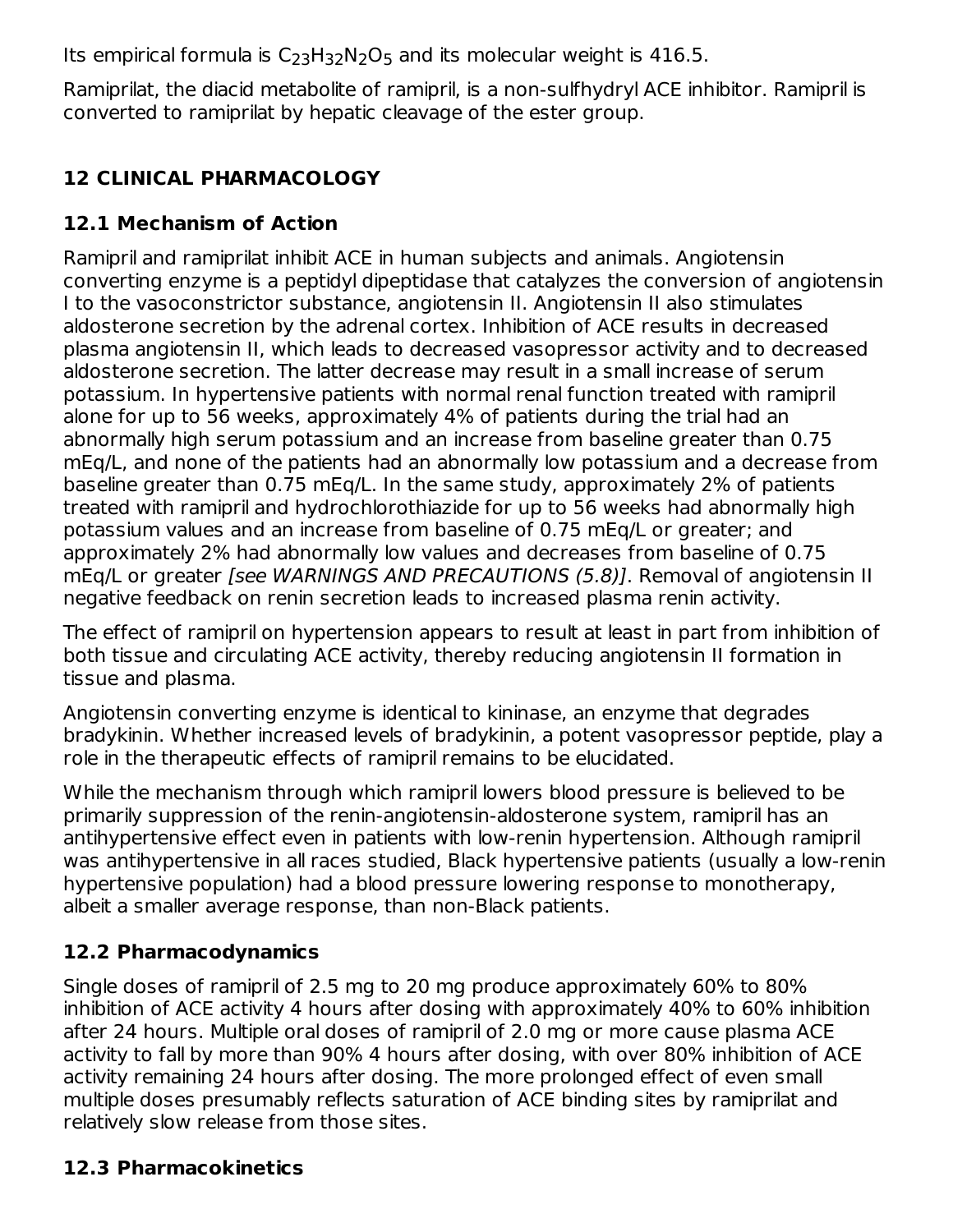## **Absorption**

Following oral administration of ramipril, peak plasma concentrations (C $_{\sf max}$ ) of ramipril are reached within 1 hour. The extent of absorption is at least 50% to 60%, and is not significantly influenced by the presence of food in the gastrointestinal tract, although the rate of absorption is reduced.

In a trial in which subjects received ramipril capsules or the contents of identical capsules dissolved in water, dissolved in apple juice, or suspended in applesauce, serum ramiprilat levels were essentially unrelated to the use or non-use of the concomitant liquid or food.

#### **Distribution**

Cleavage of the ester group (primarily in the liver) converts ramipril to its active diacid metabolite, ramiprilat. Peak plasma concentrations of ramiprilat are reached 2 to 4 hours after drug intake. The serum protein binding of ramipril is about 73% and that of ramiprilat about 56%; in vitro, these percentages are independent of concentration over the range of 0.01 mcg/mL to 10 mcg/mL.

#### **Metabolism**

Ramipril is almost completely metabolized to ramiprilat, which has about 6 times the ACE inhibitory activity of ramipril, and to the diketopiperazine ester, the diketopiperazine acid, and the glucuronides of ramipril and ramiprilat, all of which are inactive.

Plasma concentrations of ramipril and ramiprilat increase with increased dose, but are not strictly dose-proportional. The 24-hour AUC for ramiprilat, however, is doseproportional over the 2.5 mg to 20 mg dose range. The absolute bioavailabilities of ramipril and ramiprilat were 28% and 44%, respectively, when 5 mg of oral ramipril was compared with the same dose of ramipril given intravenously.

After once-daily dosing, steady-state plasma concentrations of ramiprilat are reached by the fourth dose. Steady-state concentrations of ramiprilat are somewhat higher than those seen after the first dose of ramipril, especially at low doses (2.5 mg), but the difference is clinically insignificant.

Plasma concentrations of ramiprilat decline in a triphasic manner (initial rapid decline, apparent elimination phase, terminal elimination phase). The initial rapid decline, which represents distribution of the drug into a large peripheral compartment and subsequent binding to both plasma and tissue ACE, has a half-life of 2 to 4 hours. Because of its potent binding to ACE and slow dissociation from the enzyme, ramiprilat shows two elimination phases. The apparent elimination phase corresponds to the clearance of free ramiprilat and has a half-life of 9 to 18 hours. The terminal elimination phase has a prolonged half-life (>50 hours) and probably represents the binding/dissociation kinetics of the ramiprilat/ACE complex. It does not contribute to the accumulation of the drug. After multiple daily doses of ramipril 5 mg to 10 mg, the half-life of ramiprilat concentrations within the therapeutic range was 13 to 17 hours.

In patients with creatinine clearance <40 mL/min/1.73 m<sup>2</sup>, peak levels of ramiprilat are approximately doubled, and trough levels may be as much as quintupled. In multipledose regimens, the total exposure to ramiprilat (AUC) in these patients is 3 to 4 times as large as it is in patients with normal renal function who receive similar doses.

In patients with impaired liver function, the metabolism of ramipril to ramiprilat appears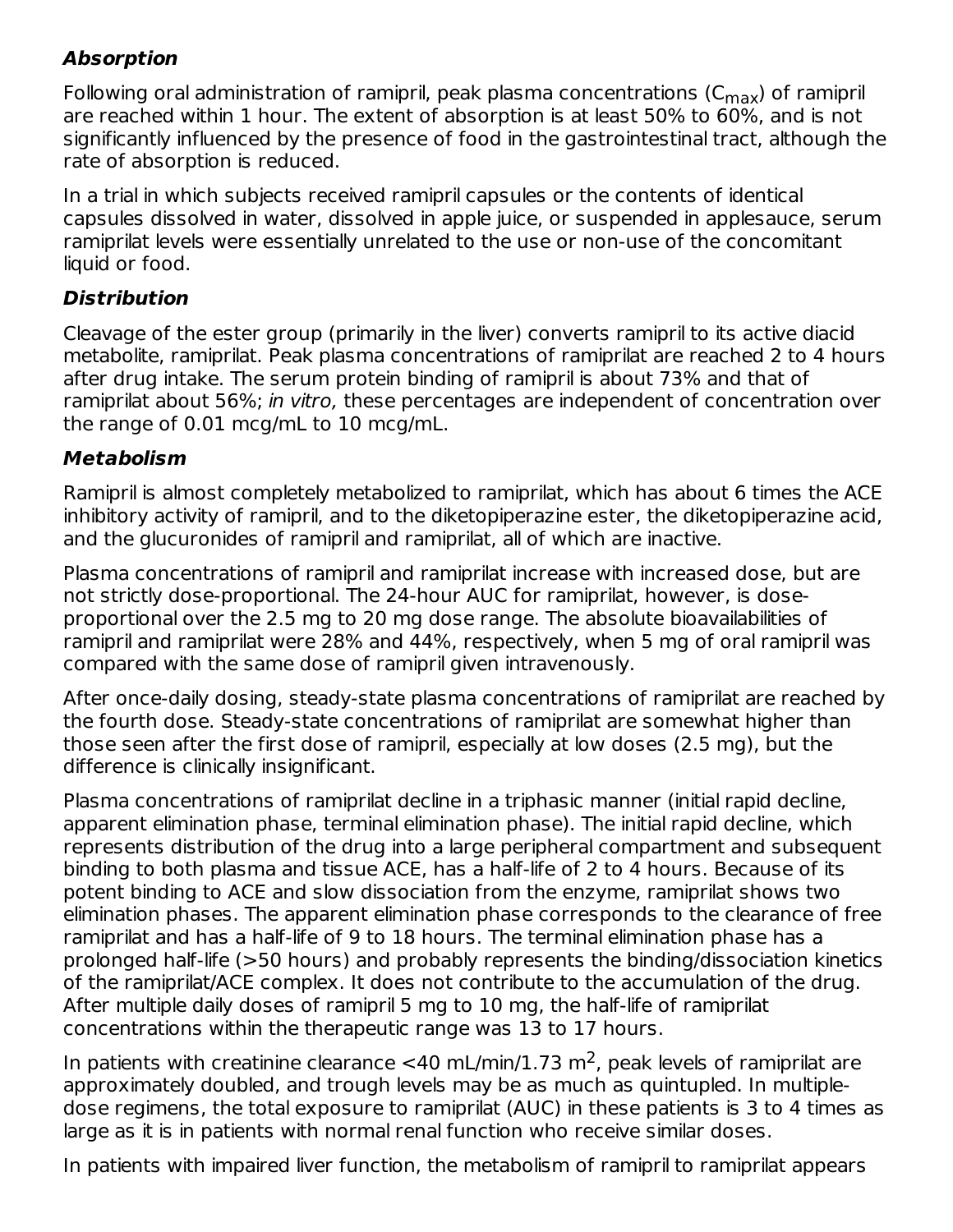to be slowed, possibly because of diminished activity of hepatic esterases, and plasma ramipril levels in these patients are increased about 3-fold. Peak concentrations of ramiprilat in these patients, however, are not different from those seen in subjects with normal hepatic function, and the effect of a given dose on plasma ACE activity does not vary with hepatic function.

#### **Excretion**

After oral administration of ramipril, about 60% of the parent drug and its metabolites are eliminated in the urine, and about 40% is found in the feces. Drug recovered in the feces may represent both biliary excretion of metabolites and/or unabsorbed drug, however the proportion of a dose eliminated by the bile has not been determined. Less than 2% of the administered dose is recovered in urine as unchanged ramipril.

The urinary excretion of ramipril, ramiprilat, and their metabolites is reduced in patients with impaired renal function. Compared to normal subjects, patients with creatinine clearance <40 mL/min/1.73 m<sup>2</sup>had higher peak and trough ramiprilat levels and slightly longer times to peak concentrations.

## **13 NONCLINICAL TOXICOLOGY**

## **13.1 Carcinogenesis, Mutagenesis, Impairment of Fertility**

No evidence of a tumorigenic effect was found when ramipril was given by gavage to rats for up to 24 months at doses of up to 500 mg/kg/day or to mice for up to 18 months at doses of up to 1000 mg/kg/day. (For either species, these doses are about 200 times the maximum recommended human dose when compared on the basis of body surface area.) No mutagenic activity was detected in the Ames test in bacteria, the micronucleus test in mice, unscheduled DNA synthesis in a human cell line, or a forward gene-mutation assay in a Chinese hamster ovary cell line. Several metabolites and degradation products of ramipril were also negative in the Ames test. A study in rats with dosages as great as 500 mg/kg/day did not produce adverse effects on fertility.

No teratogenic effects of ramipril were seen in studies of pregnant rats, rabbits, and cynomolgus monkeys. On a body surface area basis, the doses used were up to approximately 400 times (in rats and monkeys) and 2 times (in rabbits) the recommended human dose.

# **14 CLINICAL STUDIES**

## **14.1 Hypertension**

Ramipril has been compared with other ACE inhibitors, beta-blockers, and thiazide diuretics as monotherapy for hypertension. It was approximately as effective as other ACE inhibitors and as atenolol.

Administration of ramipril to patients with mild to moderate hypertension results in a reduction of both supine and standing blood pressure to about the same extent with no compensatory tachycardia. Symptomatic postural hypotension is infrequent, although it can occur in patients who are salt- and/or volume-depleted [see WARNINGS AND PRECAUTIONS (5.5)].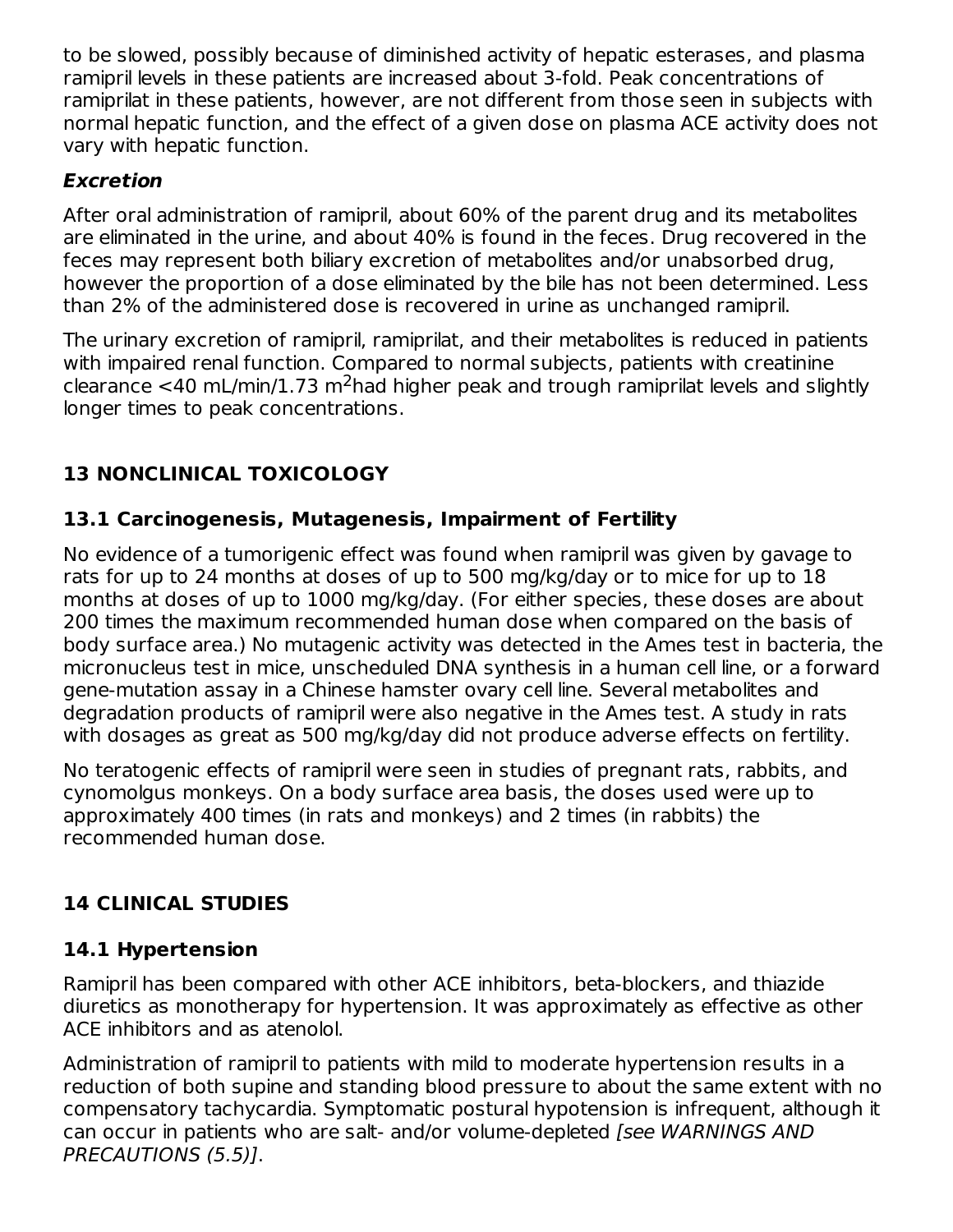Use of ramipril in combination with thiazide diuretics gives a blood pressure lowering effect greater than that seen with either agent alone.

In single-dose studies, doses of 5 mg to 20 mg of ramipril lowered blood pressure within 1 to 2 hours, with peak reductions achieved 3 to 6 hours after dosing. The antihypertensive effect of a single dose persisted for 24 hours. In longer term (4 to 12 weeks) controlled studies, once-daily doses of 2.5 mg to 10 mg were similar in their effect, lowering supine or standing systolic and diastolic blood pressures 24 hours after dosing by about 6/4 mmHg more than placebo. In comparisons of peak vs. trough effect, the trough effect represented about 50 to 60% of the peak response. In a titration study comparing divided (bid) vs. qd treatment, the divided regimen was superior, indicating that for some patients, the antihypertensive effect with once-daily dosing is not adequately maintained.

In most trials, the antihypertensive effect of ramipril increased during the first several weeks of repeated measurements. The antihypertensive effect of ramipril has been shown to continue during long-term therapy for at least 2 years. Abrupt withdrawal of ramipril has not resulted in a rapid increase in blood pressure. Ramipril has been compared with other ACE inhibitors, beta-blockers, and thiazide diuretics. Ramipril was approximately as effective as other ACE inhibitors and as atenolol. In both Caucasians and Blacks, hydrochlorothiazide (25 or 50 mg) was significantly more effective than ramipril.

Ramipril was less effective in blacks than in Caucasians. The effectiveness of ramipril was not influenced by age, sex, or weight.

In a baseline controlled study of 10 patients with mild essential hypertension, blood pressure reduction was accompanied by a 15% increase in renal blood flow. In healthy volunteers, glomerular filtration rate was unchanged.

#### **14.3 Heart Failure Post-Myocardial Infarction**

Ramipril was studied in the AIRE trial. This was a multinational (mainly European) 161 center, 2006-patient, double-blind, randomized, parallel-group study comparing ramipril to placebo in stable patients, 2 to 9 days after an acute myocardial infarction, who had shown clinical signs of congestive heart failure at any time after the myocardial infarction. Patients in severe (NYHA class IV) heart failure, patients with unstable angina, patients with heart failure of congenital or valvular etiology, and patients with contraindications to ACE inhibitors were all excluded. The majority of patients had received thrombolytic therapy at the time of the index infarction, and the average time between infarction and initiation of treatment was 5 days.

Patients randomized to ramipril treatment were given an initial dose of 2.5 mg twice daily. If the initial regimen caused undue hypotension, the dose was reduced to 1.25 mg, but in either event doses were titrated upward (as tolerated) to a target regimen (achieved in 77% of patients randomized to ramipril) of 5 mg twice daily. Patients were then followed for an average of 15 months, with the range of follow-up between 6 and 46 months.

The use of ramipril was associated with a 27% reduction (p=0.002) in the risk of death from any cause; about 90% of the deaths that occurred were cardiovascular, mainly sudden death. The risks of progression to severe heart failure and of congestive heart failure-related hospitalization were also reduced, by  $23\%$  (p=0.017) and  $26\%$  (p=0.011),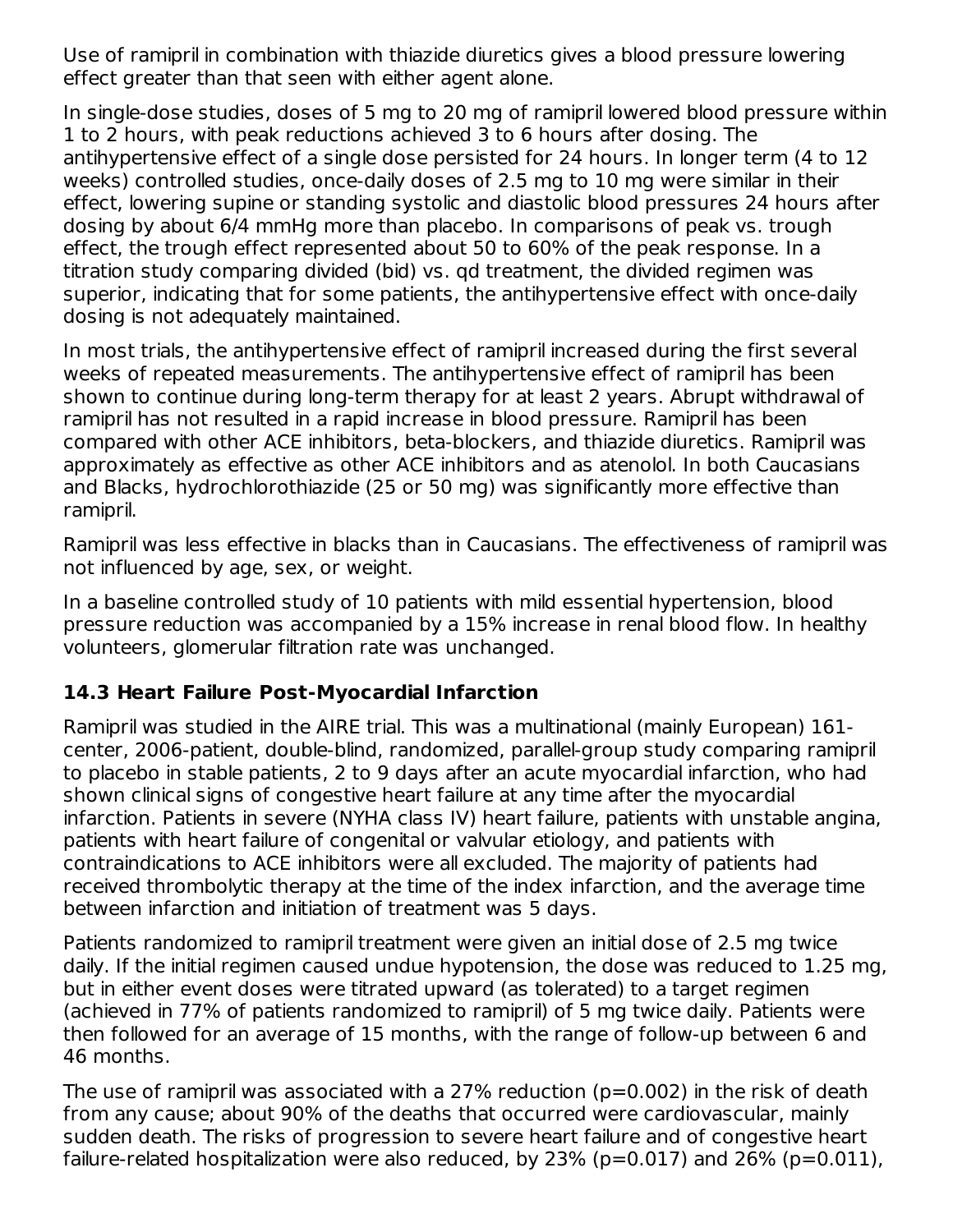respectively. The benefits of ramipril therapy were seen in both genders, and they were not affected by the exact timing of the initiation of therapy, but older patients may have had a greater benefit than those under 65. The benefits were seen in patients on (and not on) various concomitant medications. At the time of randomization these included aspirin (about 80% of patients), diuretics (about 60%), organic nitrates (about 55%), beta-blockers (about 20%), calcium channel blockers (about 15%), and digoxin (about 12%).

#### **16 HOW SUPPLIED/STORAGE AND HANDLING**

Ramipril capsules USP are available in 1.25 mg, 2.5 mg, 5 mg, and 10 mg hard gelatin capsules. Descriptions of Ramipril capsules USP are summarized below.

Ramipril capsules USP, 1.25 mg are: Size "4" capsules with yellow cap, imprinted with 'LUPIN' in black ink and yellow body imprinted with 'RAMIPRIL 1.25 mg' in black ink, containing white to off-white powder.

Ramipril capsules USP, 2.5 mg are: Size "4" capsules with orange cap, imprinted with 'LUPIN' in black ink and orange body imprinted with 'RAMIPRIL 2.5 mg' in black ink, containing white to off-white powder.

Ramipril capsules USP, 5 mg are: Size "4" capsules with red cap, imprinted with 'LUPIN' in black ink and red body imprinted with 'RAMIPRIL 5 mg' in black ink, containing white to off-white powder.

Ramipril capsules USP, 10 mg are: Size "4" capsules with light blue cap, imprinted with 'LUPIN' in black ink and light blue body imprinted with 'RAMIPRIL 10 mg' in black ink, containing white to off-white powder.

55700-551-90

Dispense in light-resistant, tight container with child-resistant closure.

Store at 20° to 25°C (68° to 77°F) [See USP Controlled Room Temperature].

#### **17 PATIENT COUNSELING INFORMATION**

#### **Angioedema**

Angioedema, including laryngeal edema, can occur with treatment with ACE inhibitors, especially following the first dose. Advise patients to immediately report any signs or symptoms suggesting angioedema (swelling of face, eyes, lips, or tongue, or difficulty in breathing) and to temporarily discontinue drug until they have consulted with the prescribing physician.

#### **Neutropenia**

Advise patients to promptly report any indication of infection (e.g., sore throat, fever), which could be a sign of neutropenia.

#### **Symptomatic Hypotension**

Inform patients that light-headedness can occur, especially during the first days of therapy, and it should be reported. Advise patients to discontinue ramipril if syncope (fainting) occurs, and to follow up with their health care providers.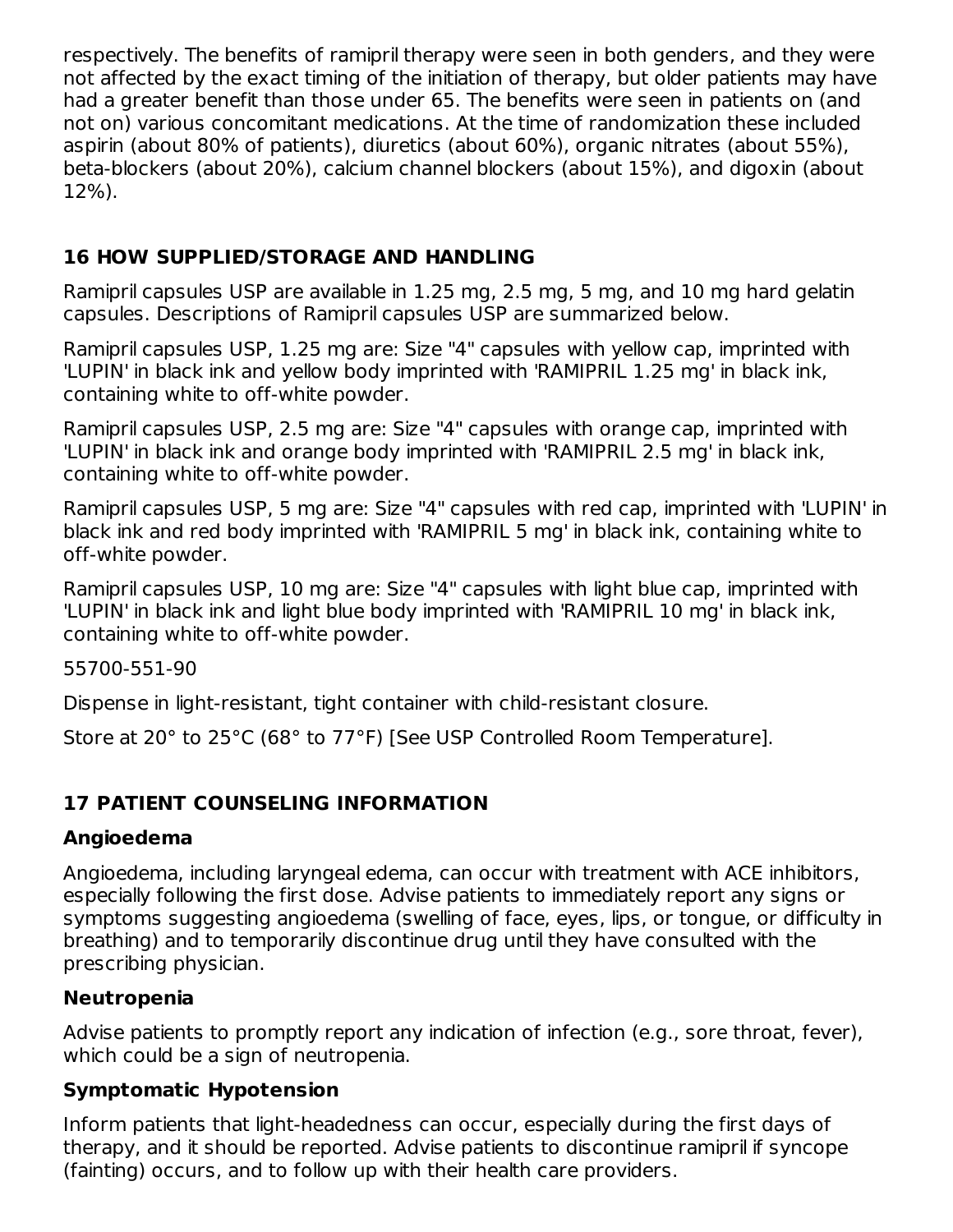Inform patients that inadequate fluid intake or excessive perspiration, diarrhea, or vomiting while taking ramipril can lead to an excessive fall in blood pressure, with the same consequences of lightheadedness and possible syncope.

#### **Pregnancy**

Tell female patients of childbearing age about the consequences of exposure to ramipril during pregnancy. Discuss treatment options with women planning to become pregnant. Ask patients to report pregnancies to their physicians as soon as possible.

#### **Hyperkalemia**

Advise patients not to use salt substitutes containing potassium without consulting their physician.

Manufactured for:

#### **Lupin Pharmaceuticals, Inc.**

Baltimore, Maryland 21202

United States

#### **MADE IN INDIA**

Revised: July 2017  $ID#$ : 252123



| <b>RAMIPRIL</b><br>ramipril capsule |                                          |                              |                                  |
|-------------------------------------|------------------------------------------|------------------------------|----------------------------------|
| <b>Product Information</b>          |                                          |                              |                                  |
| <b>Product Type</b>                 | <b>HUMAN PRESCRIPTION</b><br><b>DRUG</b> | <b>Item Code</b><br>(Source) | NDC:55700-551(NDC:68180-<br>591) |
| <b>Route of Administration</b>      | ORAL                                     |                              |                                  |
|                                     |                                          |                              |                                  |